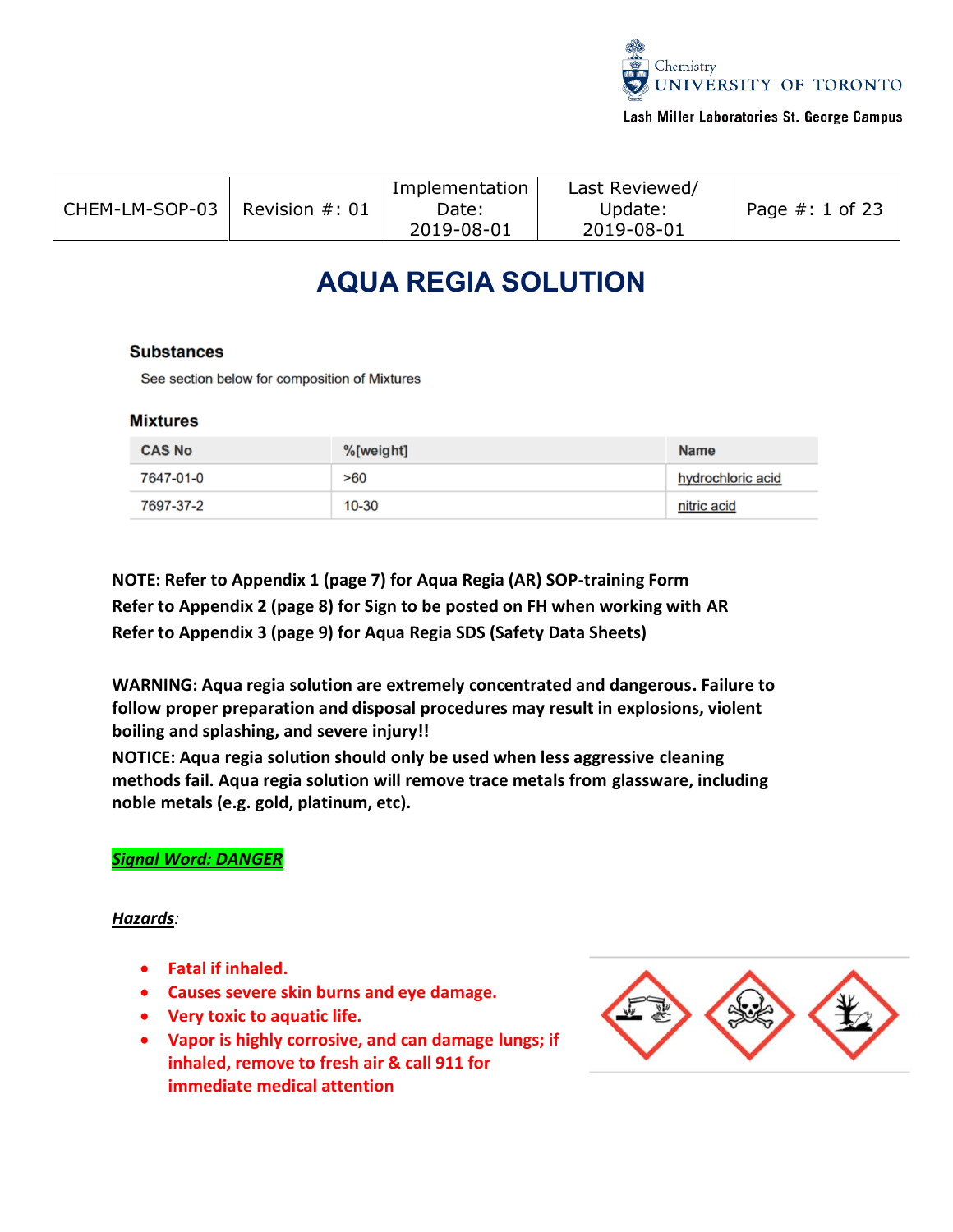*2. Scope: applies to all students, staff, faculty, and employees needing to handle Aqua Regia solution. Individuals are responsible for knowing the details of this SOP as well as being familiar with the hazards posed by Aqua Regia solution.*

*3. Prerequisites: Locate the spill kit closest to your lab, spill kits occupy communal spaces in hallways. WHIMIS, EHS101, LMSST (hands on chemistry onboarding training). You must be trained by an experienced person in your lab on the use of Aqua Regia solution.*

*4. Responsibilities: It is the responsibility of all Faculty, staff and students to follow the procedures described in the SOP. Faculty members are required to provide all PPE and ensure safety training.*

# *5. Personal Protective Equipment (PPE):*



# *6. Handling/Storage Procedure:*

- 1. All work involving aqua regia solution should be conducted inside a chemical fume hood.
- 2. Aqua regia solution should be contained in glass or Pyrex containers. Aqua regia solution is not compatible with plastic.
- 3. Do not seal containers containing Aqua regia solution
- 4. Individuals working with Aqua regia solution must utilize a "buddy system" i.e. a second individual must be:
	- a. Informed of the start and finish of use of the Aqua regia solution;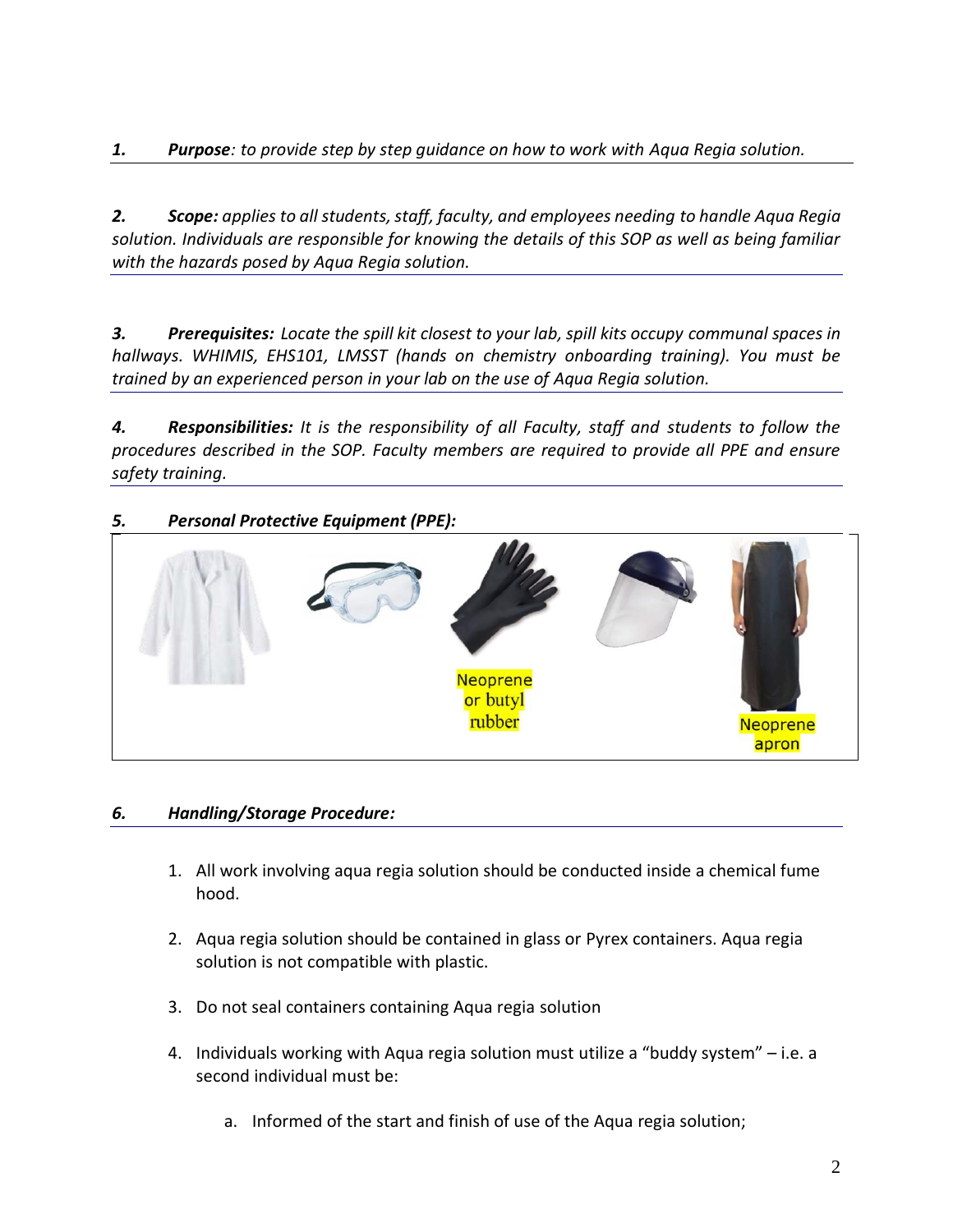- b. Capable of receiving instant communication from the aqua regia solution user; and
- c. No more than 2 minutes walking distance from the lab in which the aqua regia solution is being used.

# *7. Aqua Regia Solution Preparation:*

- 1. Post the sign (appendix 2) on the fume hood chose to prepare aqua regia solution
- 2. Assemble ingredients inside this fume hood:
	- a. Concentrated hydrochloric acid
	- b. Concentrated nitric acid
- 3. Choose the right type and size of container. Slowly add the nitric acid to the hydrochloric acid (NEVER the other way around) to form a 3:1 ratio solution of three parts hydrochloric acid, and one part nitric acid. Stirring with a stir bar and plate is recommended.
	- a. Note: The resulting solution appears at first colourless and clear, but will quickly acquire a transparent orange colour upon mixing.
- 4. **This reaction is very exothermic**; the solution may bubble and heat up to temperatures in excess of 100°C. Allow for the solution to react for a few minutes and reach a high temperature before immersing glassware to be cleaned
- 5. If glassware was previously immersed in aqua regia solution, ensure that all traces of aqua regia have been removed through rinsing with distilled water.
- 6. Allow glassware to be immersed in aqua regia for five to ten minutes. Stirring or manual scrubbing is not required and highly discouraged.
- 7. Carefully remove the glassware from the aqua regia solution, and rinse thoroughly with distilled water (always working inside the FH).

# *8. Waste Management Procedure:*

- 1. Slowly add sodium hydroxide solution or sodium bicarbonate to the used aqua regia solution to neutralize.
	- a. Note: Sodium bicarbonate will cause rapid gas release and bubbling as it reacts with acids. Ensure that it is added slowly to control gas formation, and that the glass container is large enough to prevent overflowing.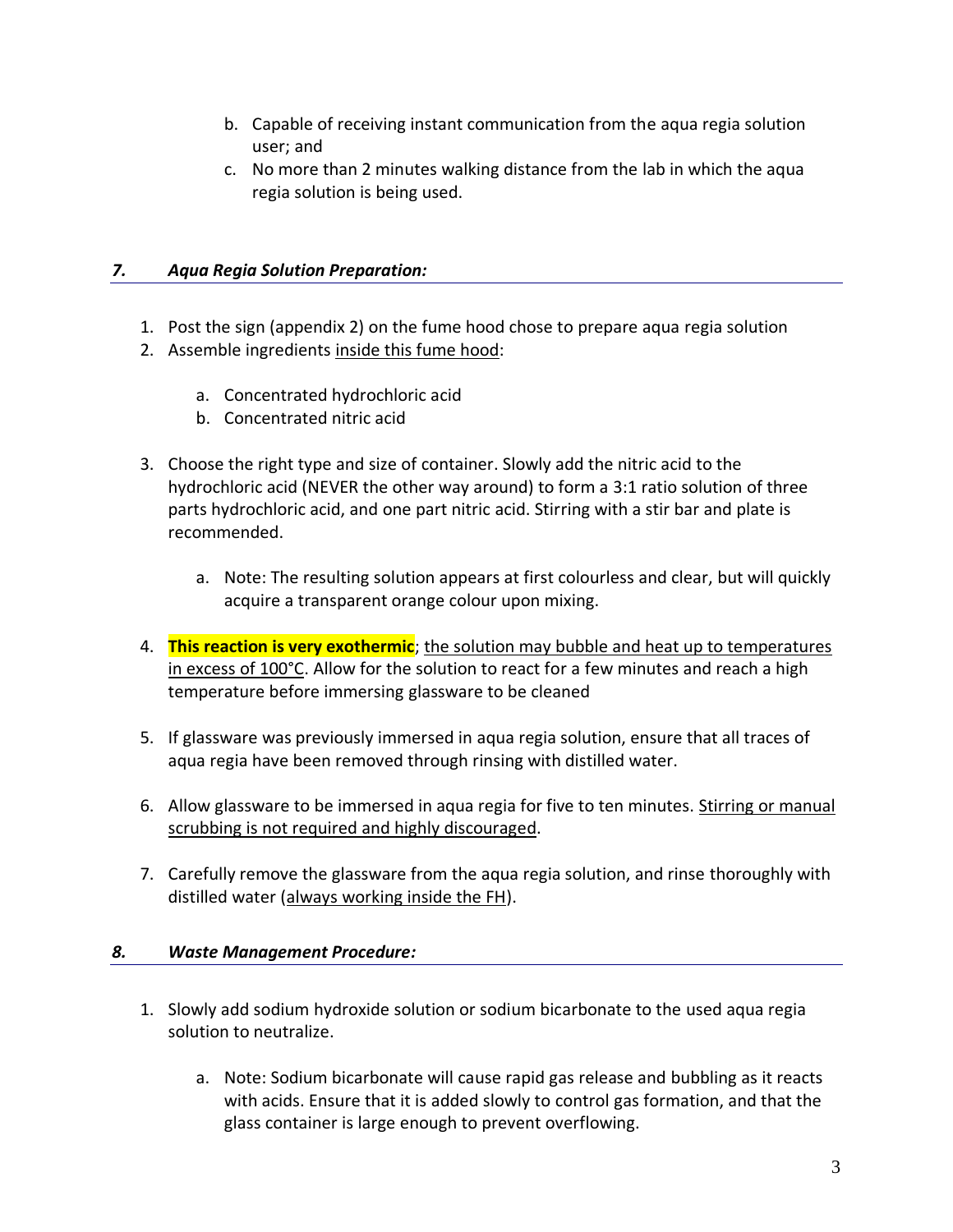- b. Alternatively, aqua regia solution may also be diluted, or neutralized and diluted in combination to a final pH of  $\sim$ 5, at which point it is suitable to be disposed of.
- 2. Allow for the solution to cool overnight in the fume hood in an open container.
- 3. Once the solution has cooled, transfer it to a **clean** empty glass bottle and *place the cap on loosely*. This is especially important, as the solution may still be generating toxic gases, including chlorine gas. A tightly sealed cap may cause buildup of pressure and an explosion.
	- a. Note: **Neutralized aqua regia solution should not be mixed with other aqueous waste**; it should be placed into an empty glass bottle and labelled accordingly.
	- b. Alternatively, vented bottle caps or vented glass tubing may also be used.
- 4. Dispose of neutralized solution with the usual departmental waste collection.

# *9. Emergency Procedure:*

- 1. IF SWALLOWED: Rinse mouth. Do NOT induce vomiting.
- 2. IF ON SKIN (or hair): Remove/Take off immediately all contaminated clothing. Rinse skin with water/shower.
- 3. IF INHALED: Remove victim to fresh air and keep at rest in a position comfortable for breathing.
- 4. IF IN EYES: Rinse cautiously with water for several minutes. Remove contact lenses, if present and easy to do. Continue rinsing.
- 5. Specific treatment is urgent (see advice on this label). Call 911 & Campus police (82222). Have SDS ready.
- 6. Notify the supervisor, if immediately available. Supervisor to fill out and submit an online incident/accident/occupational disease form. The online form and detailed instructions can be found [HERE.](http://www.ehs.utoronto.ca/resources/wcbproc.htm)
- 7. Whenever possible, notify EHS Occupational Hygiene & Safety at 416-978-4467 and the DOTS.

# *10. Emergency Spill Procedure:*

Follow the online chemical spills SOP [HERE](https://www.chemistry.utoronto.ca/sites/chemistry.utoronto.ca/files/LM-SOP-004-Chemical%20Spills_0.pdf) for more detailed instructions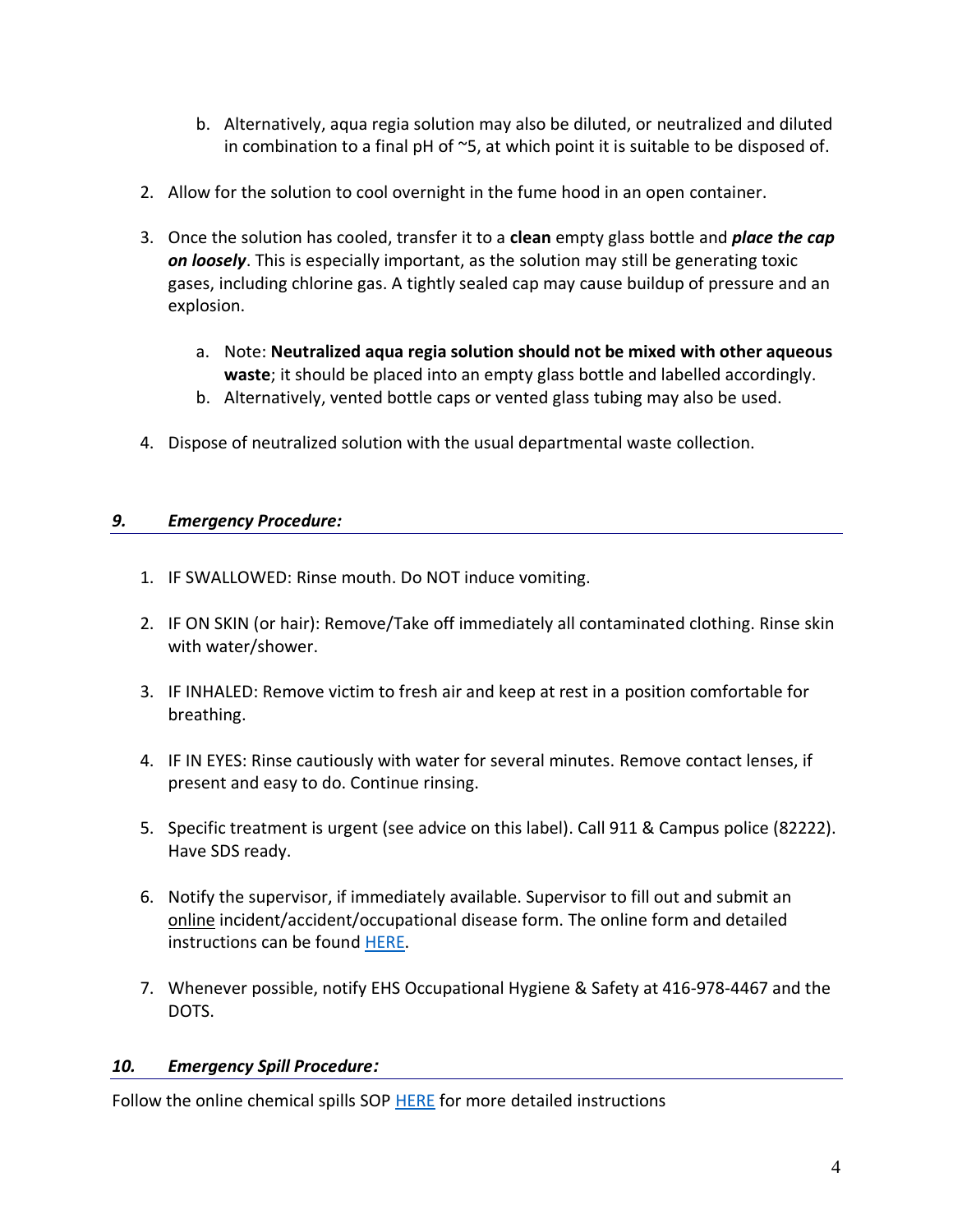# **In the event of a small spill inside the fume hood (<500ml):**

Only employees trained in the handling of Aqua Regia should clean up spills.

- 1. Eliminate all sources of ignition
- 2. Notify personnel from the immediate area to stay away from area
- 3. Notify supervisor
- 4. Wear appropriate PPE to clean spill
- 5. Use acid neutralizing material to neutralize aqua regia solution. Test with litmus paper or colour-indicating solution until the spilled material is within the neutral range of pH 6-8.
- 6. Clean the area with absorbent materials (available in the spill kit). The area should be soaked with detergent, the rinsed with water. Discard contaminated materials in hazardous waste glass vented bottles and label the bottles with the appropriate waste tag.
- 7. If in doubt, call EHS Environmental Protection Services at 416-978-7000

# **In the event of a large spill or a spill outside fume hood:**

- 1. Eliminate all sources of ignition
- 2. Evacuate people from the immediate area and notify supervisor. If lab is located in LMwing, press the purge red button upon exit.
- 3. Go to nearby spill kit, retrieve warning sign and place it on the door to the room where the spill took place (prevent people from entering)
- 4. During business hours, call EHS Environmental Protection Services at 416- 978- 7000
- 5. During off-hours, contact the Campus Police (8-2222). Call 911 if personal exposure.
- 6. Follow the online chemical spills SOP HERE for more detailed instructions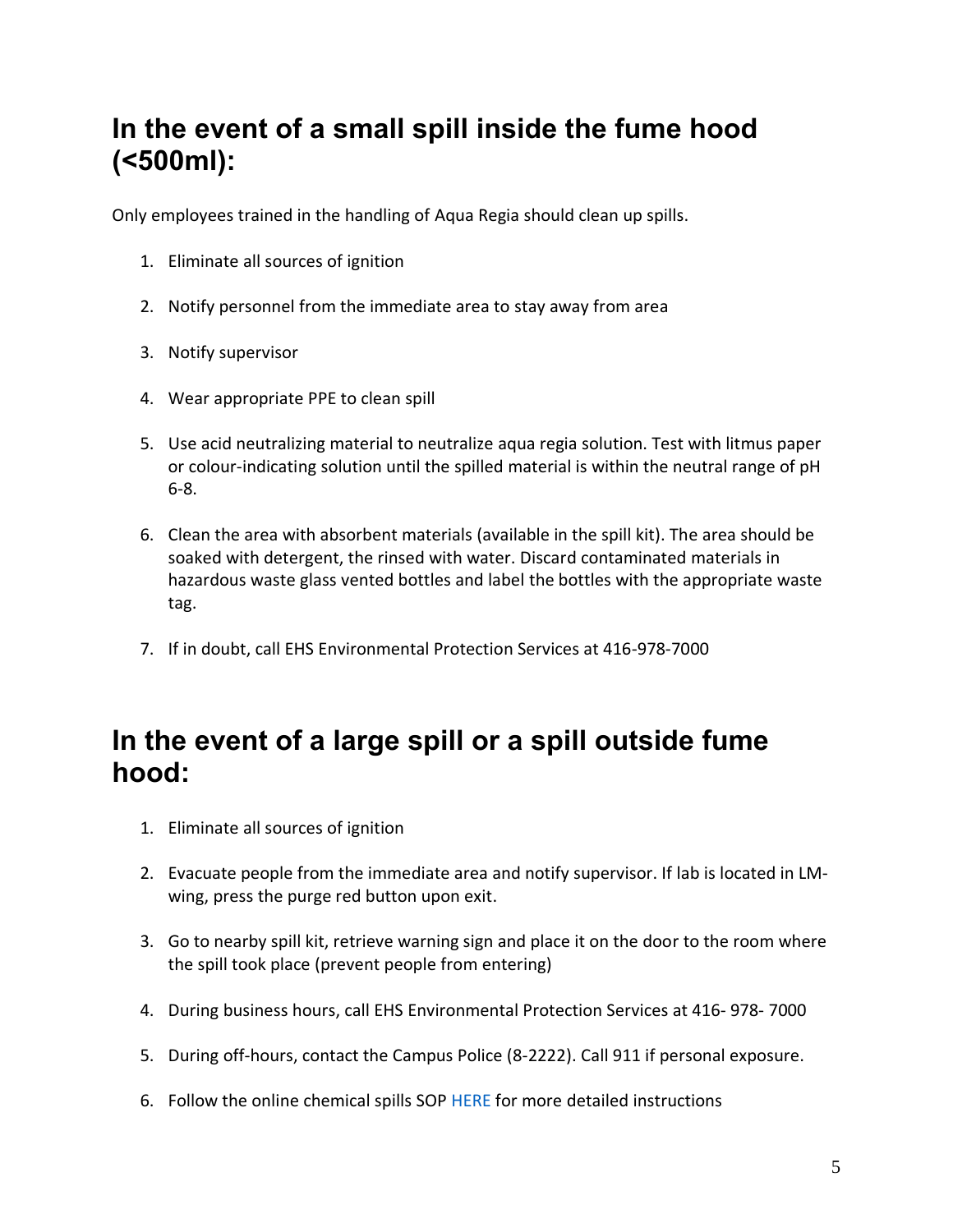# **REPORT ALL SPILLS TO THE DOTS [\(grace.flock@utoronto.ca\)](mailto:grace.flock@utoronto.ca) Supervisors: complete the incident report (from H&S website)**

# *References:*

- 1. Princeton University, EHS Procedure on Aqua Regia Solutions: <https://ehs.princeton.edu/book/export/html/508>
- 2. Yale University, EHS Procedure on Aqua Regia Solutions: <https://ehs.yale.edu/sites/default/files/files/aqua-regia-sop.pdf>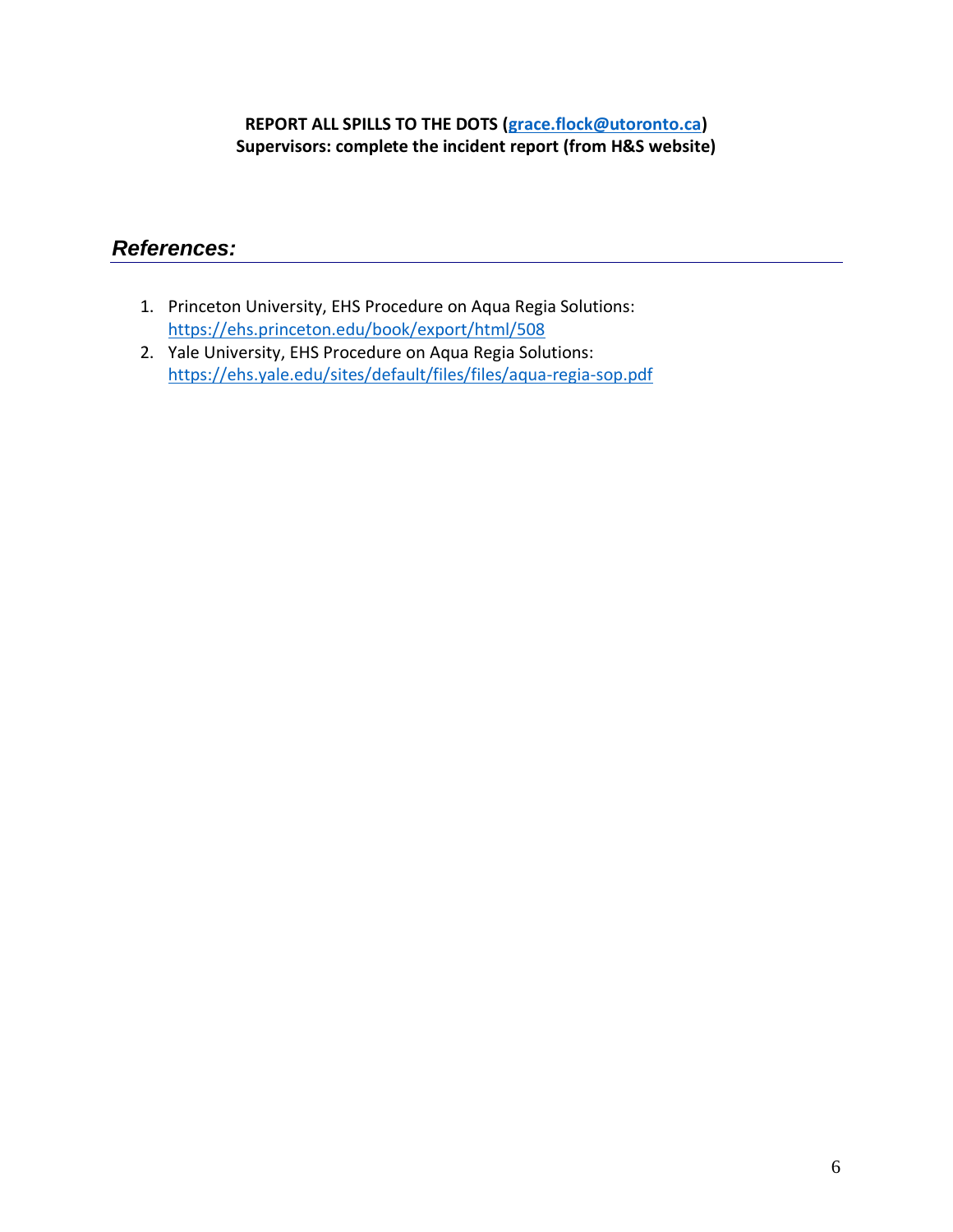**This form is to be completed by the employee/student intending to work with Aqua Regia.**

# **Work Conditions**

I have read the "Preparing & Disposing Aqua Regia SOP". I understand the hazards of working with aqua regia and how to minimize the risks by following the safe work procedures.

\_\_\_\_\_\_\_\_\_\_\_\_\_\_\_\_\_\_\_\_\_\_\_\_\_\_\_\_\_\_\_\_\_\_\_\_\_\_\_\_\_\_\_\_\_\_\_\_\_\_\_\_\_\_\_\_\_\_\_\_\_\_\_\_\_\_\_\_\_\_\_\_\_\_\_\_\_

\_\_\_\_\_\_\_\_\_\_\_\_\_\_\_\_\_\_\_\_\_\_\_\_\_\_\_\_\_\_\_\_\_\_\_\_\_\_\_\_\_\_\_\_\_\_\_\_\_\_\_\_\_\_\_\_\_\_\_\_\_\_\_\_\_\_\_\_\_\_\_\_\_\_\_\_\_

\_\_\_\_\_\_\_\_\_\_\_\_\_\_\_\_\_\_\_\_\_\_\_\_\_\_\_\_\_\_\_\_\_\_\_\_\_\_\_\_\_\_\_\_\_\_\_\_\_\_\_\_\_\_\_\_\_\_\_\_\_\_\_\_\_\_\_\_\_\_\_\_\_\_\_\_\_

\_\_\_\_\_\_\_\_\_\_\_\_\_\_\_\_\_\_\_\_\_\_\_\_\_\_\_\_\_\_\_\_\_\_\_\_\_\_\_\_\_\_\_\_\_\_\_\_\_\_\_\_\_\_\_\_\_\_\_\_\_\_\_\_\_\_\_\_\_\_\_\_\_\_\_\_\_

□ YES □ NO

Describe the capacity in which you will be working with aqua regia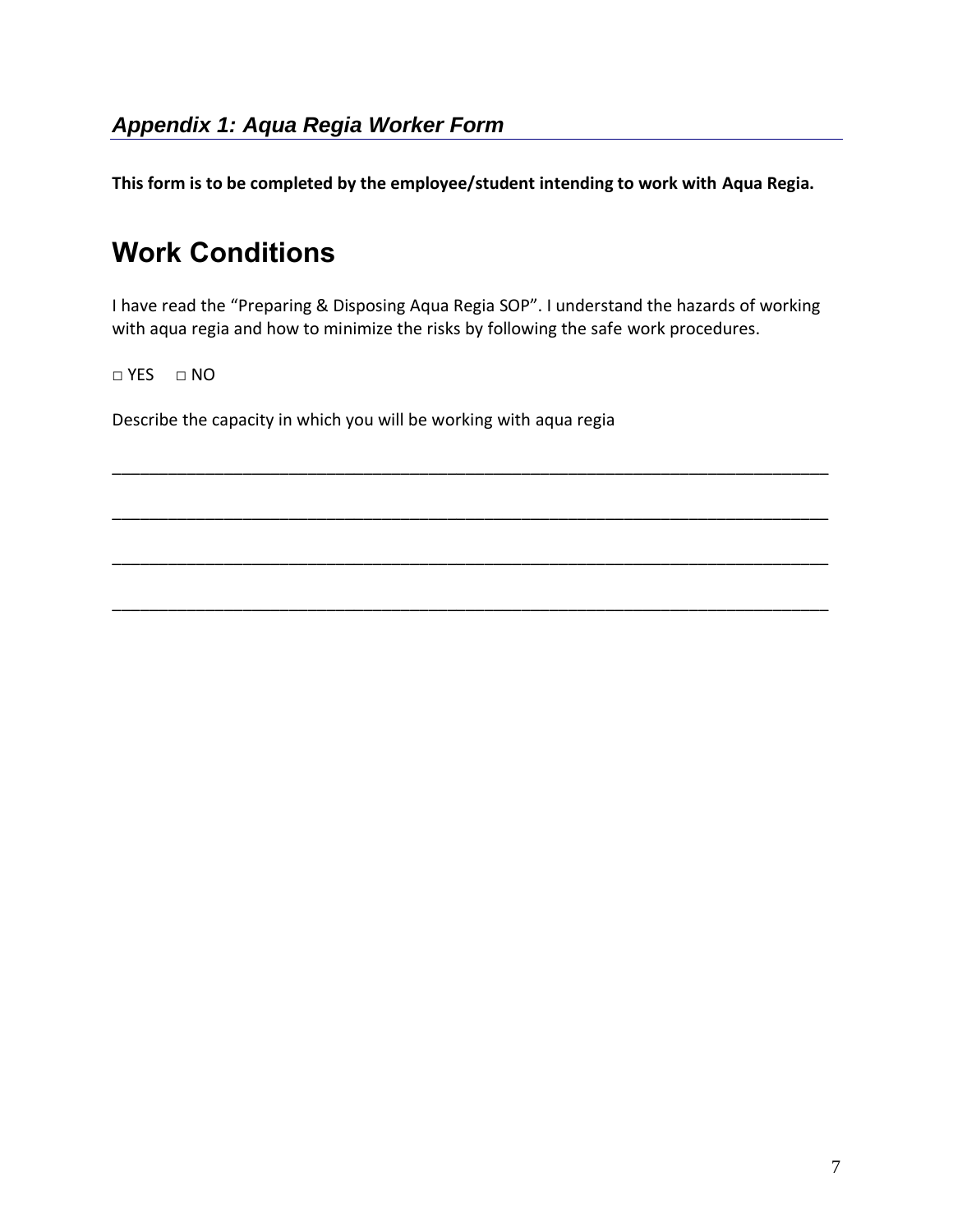# WARNING!! AQUA REGIA SOLUTIONS IN USE EXTREMELY **CORROSIVE**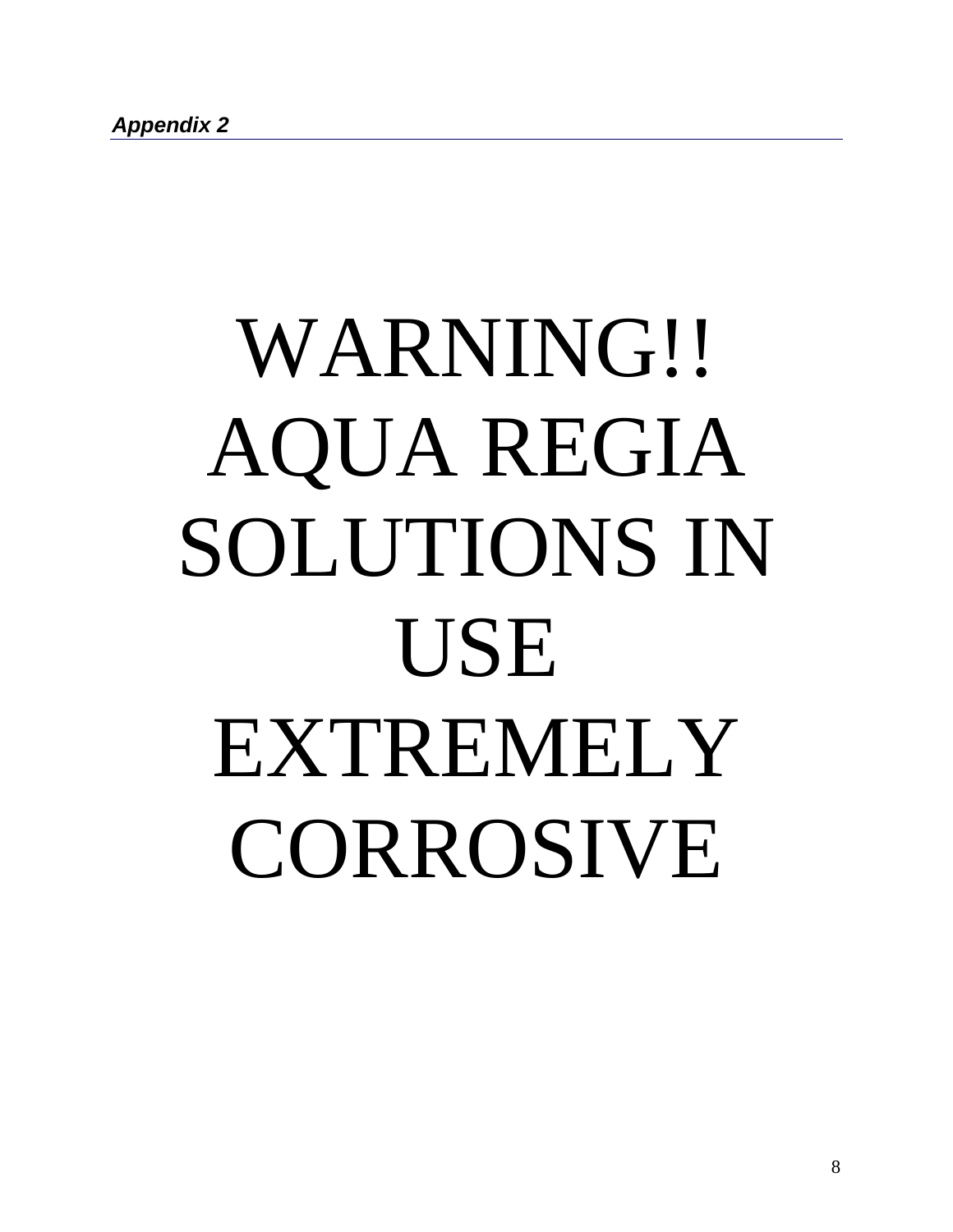# Appendix 3: Safety Data Sheet



# **Aqua Regia**

# **ChemWatch Review SDS** Chemwatch Hazard Alert Code: 4

Chemwatch: **5151-47** Version No: **3.1.1.1** Safety Data Sheet according to WHS and ADG requirements

Issue Date: **11/27/2015** Print Date: **11/01/2019** L.GHS.AUS.EN

# **SECTION 1 IDENTIFICATION OF THE SUBSTANCE / MIXTURE AND OF THE COMPANY / UNDERTAKING**

#### **Product Identifier**

| <b>Product name</b>              | Agua Regia               |
|----------------------------------|--------------------------|
| Synonyms                         | Not Available            |
| Proper shipping name             | CORROSIVE LIQUID, N.O.S. |
| Other means of<br>identification | Not Available            |

#### **Relevant identified uses of the substance or mixture and uses advised against**

| Relevant identified uses | The use of a quantity of material in an unventilated or confined space may result in increased exposure and an irritating<br>atmosphere developing. Before starting consider control of exposure by mechanical ventilation.<br>Etchant. |
|--------------------------|-----------------------------------------------------------------------------------------------------------------------------------------------------------------------------------------------------------------------------------------|
|                          |                                                                                                                                                                                                                                         |

#### **Details of the supplier of the safety data sheet**

| Registered company name | ChemWatch     |
|-------------------------|---------------|
| <b>Address</b>          | Australia     |
| Telephone               | Not Available |
| Fax                     | Not Available |
| Website                 | Not Available |
| Email                   | Not Available |

# **Emergency telephone number**

| <b>Association / Organisation</b>     | <b>Not Available</b> |
|---------------------------------------|----------------------|
| <b>Emergency telephone</b><br>numbers | Not Available        |
| Other emergency<br>telephone numbers  | Not Available        |

#### **SECTION 2 HAZARDS IDENTIFICATION**

## **Classification of the substance or mixture**

| <b>Poisons Schedule</b> | S6                                                                                                                                                      |
|-------------------------|---------------------------------------------------------------------------------------------------------------------------------------------------------|
| Classification [1]      | Acute Toxicity (Inhalation) Category 1, Skin Corrosion/Irritation Category 1A, Serious Eye Damage Category 1, Acute Aquatic<br><b>Hazard Category 1</b> |
| Legend:                 | 1. Classified by Chemwatch; 2. Classification drawn from HCIS; 3. Classification drawn from Regulation (EU) No 1272/2008 -<br>Annex VI                  |

# **Label elements**

| Hazard pictogram(s) |               |
|---------------------|---------------|
|                     |               |
| <b>SIGNAL WORD</b>  | <b>DANGER</b> |
|                     |               |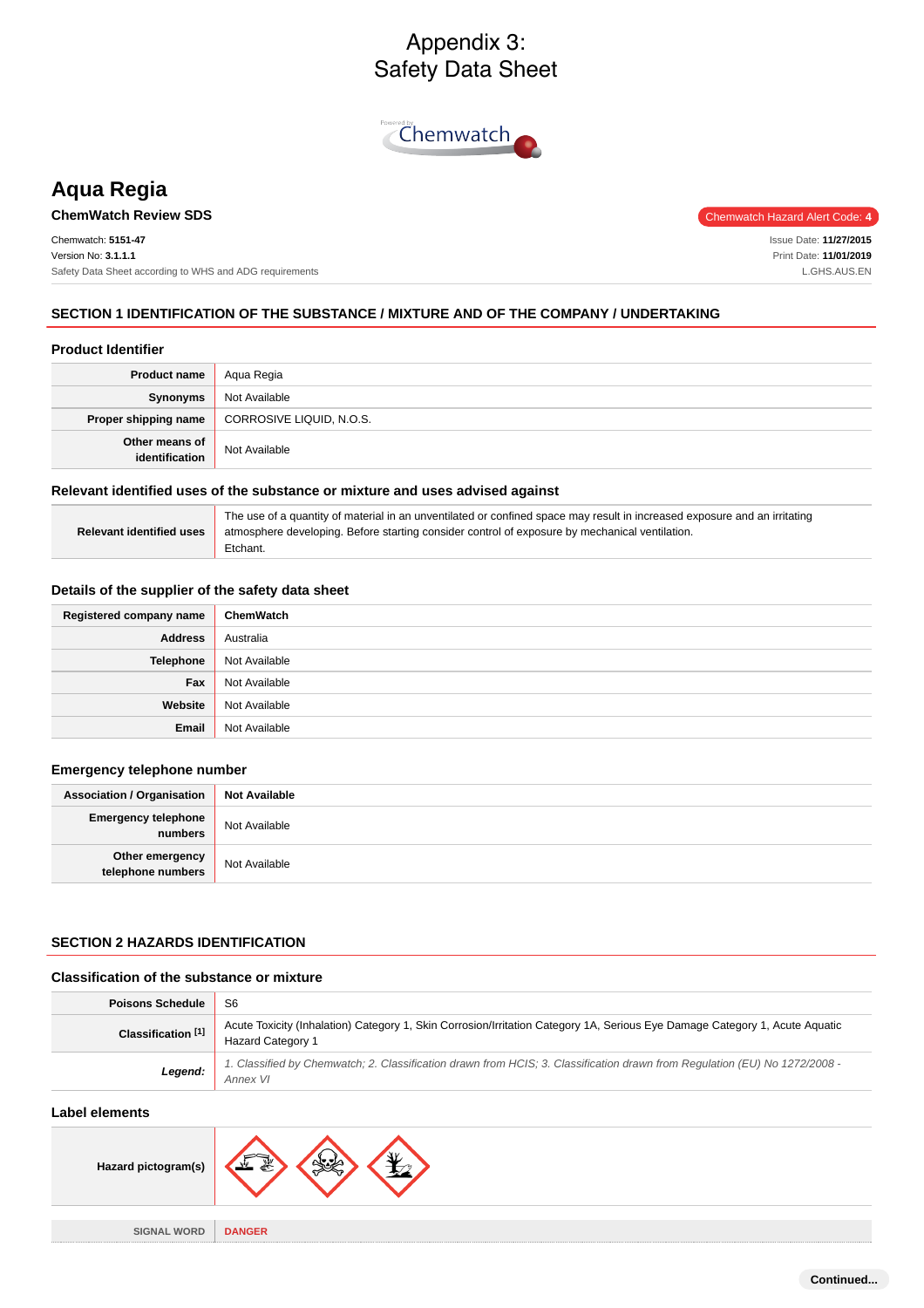#### **Hazard statement(s)**

| H330 | Fatal if inhaled.                        |
|------|------------------------------------------|
| H314 | Causes severe skin burns and eye damage. |
| H400 | Very toxic to aquatic life.              |

# **Precautionary statement(s) Prevention**

| P260 | Do not breathe mist/vapours/ spray.                                        |
|------|----------------------------------------------------------------------------|
| P271 | Use only outdoors or in a well-ventilated area.                            |
| P280 | Wear protective gloves/protective clothing/eye protection/face protection. |
| P273 | Avoid release to the environment.                                          |
| P284 | Wear respiratory protection.                                               |

## **Precautionary statement(s) Response**

| P301+P330+P331 | IF SWALLOWED: Rinse mouth. Do NOT induce vomiting.                                                                               |
|----------------|----------------------------------------------------------------------------------------------------------------------------------|
| P303+P361+P353 | IF ON SKIN (or hair): Remove/Take off immediately all contaminated clothing. Rinse skin with water/shower.                       |
| P304+P340      | IF INHALED: Remove victim to fresh air and keep at rest in a position comfortable for breathing.                                 |
| P305+P351+P338 | IF IN EYES: Rinse cautiously with water for several minutes. Remove contact lenses, if present and easy to do. Continue rinsing. |
| P310           | Immediately call a POISON CENTER or doctor/physician.                                                                            |
| P320           | Specific treatment is urgent (see advice on this label).                                                                         |
| P363           | Wash contaminated clothing before reuse.                                                                                         |
| P391           | Collect spillage.                                                                                                                |

# **Precautionary statement(s) Storage**

| P403+P233 | Store in a well-ventilated place. Keep container tightly closed. |
|-----------|------------------------------------------------------------------|
| P405      | Store locked up.                                                 |

#### **Precautionary statement(s) Disposal**

| <b>P501</b> Dispose of contents/container to authorised hazardous or special waste collection point in accordance with any local regulation. |
|----------------------------------------------------------------------------------------------------------------------------------------------|

# **SECTION 3 COMPOSITION / INFORMATION ON INGREDIENTS**

#### **Substances**

See section below for composition of Mixtures

## **Mixtures**

| <b>CAS No</b> | %[weight] | <b>Name</b>       |
|---------------|-----------|-------------------|
| 7647-01-0     | >60       | hydrochloric acid |
| 7697-37-2     | 10-30     | nitric acid       |

## **SECTION 4 FIRST AID MEASURES**

## **Description of first aid measures**

| <b>Eye Contact</b>  | If this product comes in contact with the eyes:<br>Immediately hold eyelids apart and flush the eye continuously with running water.<br>Ensure complete irrigation of the eye by keeping eyelids apart and away from eye and moving the eyelids by occasionally<br>lifting the upper and lower lids.<br>► Continue flushing until advised to stop by the Poisons Information Centre or a doctor, or for at least 15 minutes.<br>Transport to hospital or doctor without delay.<br>▶ Removal of contact lenses after an eye injury should only be undertaken by skilled personnel. |
|---------------------|-----------------------------------------------------------------------------------------------------------------------------------------------------------------------------------------------------------------------------------------------------------------------------------------------------------------------------------------------------------------------------------------------------------------------------------------------------------------------------------------------------------------------------------------------------------------------------------|
| <b>Skin Contact</b> | If skin or hair contact occurs:<br>Immediately flush body and clothes with large amounts of water, using safety shower if available.<br>• Quickly remove all contaminated clothing, including footwear.<br>▶ Wash skin and hair with running water. Continue flushing with water until advised to stop by the Poisons Information Centre.<br>Transport to hospital, or doctor.                                                                                                                                                                                                    |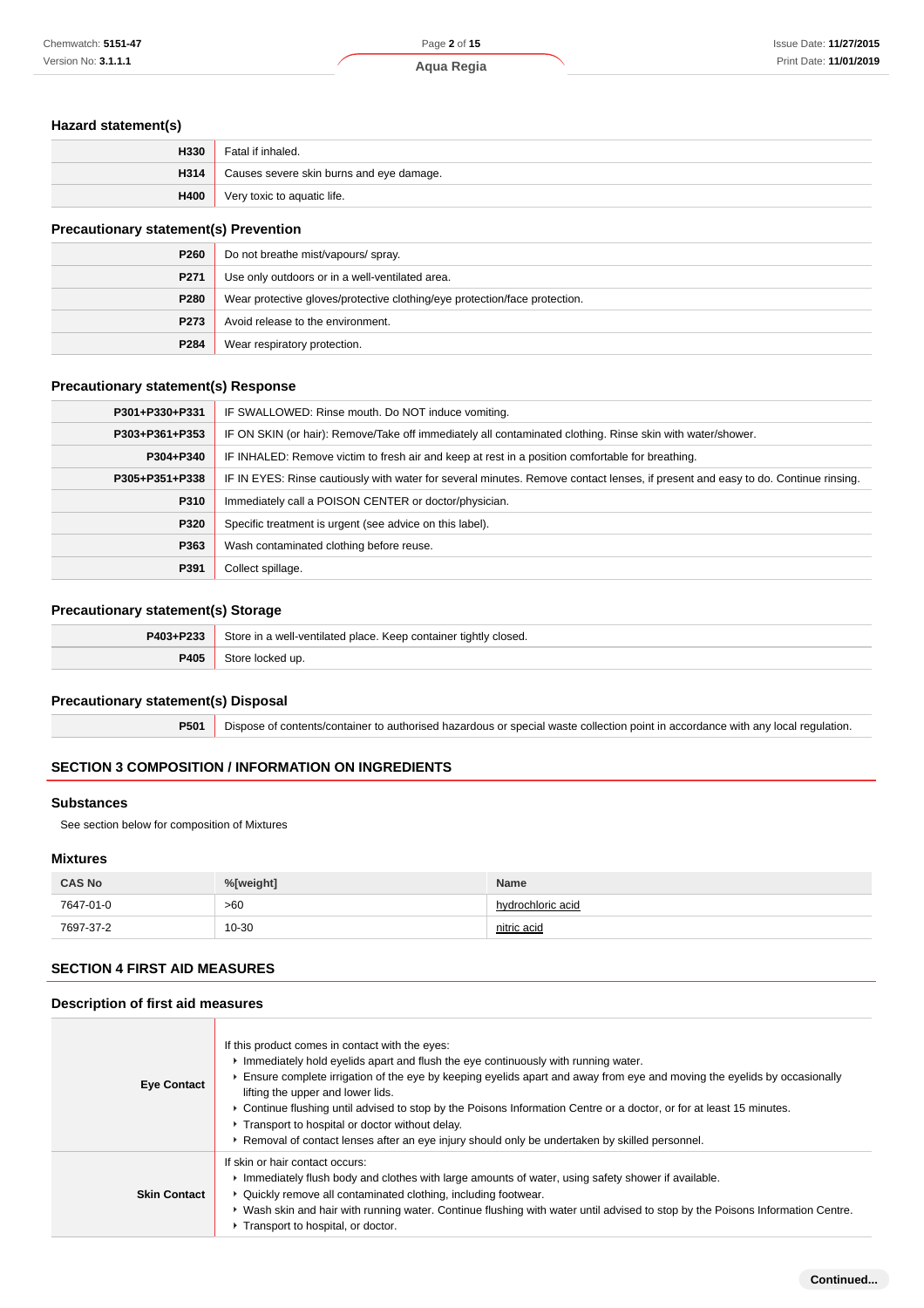| Chemwatch: 5151-47  | Page 3 of 15                                                                                                                                                                                                                                                                                                                                                                                                                                                                                                                                                                                                                                                                                                                                                                                                                                                                                                                                                                                                                                                                                                                                                            | <b>Issue Date: 11/27/2015</b> |
|---------------------|-------------------------------------------------------------------------------------------------------------------------------------------------------------------------------------------------------------------------------------------------------------------------------------------------------------------------------------------------------------------------------------------------------------------------------------------------------------------------------------------------------------------------------------------------------------------------------------------------------------------------------------------------------------------------------------------------------------------------------------------------------------------------------------------------------------------------------------------------------------------------------------------------------------------------------------------------------------------------------------------------------------------------------------------------------------------------------------------------------------------------------------------------------------------------|-------------------------------|
| Version No: 3.1.1.1 | Aqua Regia                                                                                                                                                                                                                                                                                                                                                                                                                                                                                                                                                                                                                                                                                                                                                                                                                                                                                                                                                                                                                                                                                                                                                              | Print Date: 11/01/2019        |
| <b>Inhalation</b>   | If fumes or combustion products are inhaled remove from contaminated area.<br>Lay patient down. Keep warm and rested.<br>▶ Prostheses such as false teeth, which may block airway, should be removed, where possible, prior to initiating first aid<br>procedures.<br>Apply artificial respiration if not breathing, preferably with a demand valve resuscitator, bag-valve mask device, or pocket<br>mask as trained. Perform CPR if necessary.<br>Transport to hospital, or doctor, without delay.<br>Inhalation of vapours or aerosols (mists, fumes) may cause lung oedema.<br>► Corrosive substances may cause lung damage (e.g. lung oedema, fluid in the lungs).<br>As this reaction may be delayed up to 24 hours after exposure, affected individuals need complete rest (preferably in<br>semi-recumbent posture) and must be kept under medical observation even if no symptoms are (yet) manifested.<br>▶ Before any such manifestation, the administration of a spray containing a dexamethasone derivative or beclomethasone<br>derivative may be considered.<br>This must definitely be left to a doctor or person authorised by him/her.<br>(ICSC13719) |                               |
| Ingestion           | For advice, contact a Poisons Information Centre or a doctor at once.<br>• Urgent hospital treatment is likely to be needed.<br>If swallowed do <b>NOT</b> induce vomiting.<br>If vomiting occurs, lean patient forward or place on left side (head-down position, if possible) to maintain open airway and<br>prevent aspiration.<br>• Observe the patient carefully.<br>▶ Never give liquid to a person showing signs of being sleepy or with reduced awareness; i.e. becoming unconscious.<br>▶ Give water to rinse out mouth, then provide liquid slowly and as much as casualty can comfortably drink.<br>Transport to hospital or doctor without delay.                                                                                                                                                                                                                                                                                                                                                                                                                                                                                                           |                               |

#### **Indication of any immediate medical attention and special treatment needed**

Treat symptomatically.

For acute or short term repeated exposures to strong acids:

- Airway problems may arise from laryngeal edema and inhalation exposure. Treat with 100% oxygen initially.
- Respiratory distress may require cricothyroidotomy if endotracheal intubation is contraindicated by excessive swelling
- Intravenous lines should be established immediately in all cases where there is evidence of circulatory compromise.
- Strong acids produce a coagulation necrosis characterised by formation of a coagulum (eschar) as a result of the dessicating action of the acid on proteins in specific tissues.

INGESTION:

- **Immediate dilution (milk or water) within 30 minutes post ingestion is recommended.**
- **DO NOT** attempt to neutralise the acid since exothermic reaction may extend the corrosive injury.
- Be careful to avoid further vomit since re-exposure of the mucosa to the acid is harmful. Limit fluids to one or two glasses in an adult.
- Charcoal has no place in acid management.
- Some authors suggest the use of lavage within 1 hour of ingestion.

SKIN:

- Skin lesions require copious saline irrigation. Treat chemical burns as thermal burns with non-adherent gauze and wrapping.
- Deep second-degree burns may benefit from topical silver sulfadiazine.

EYE:

- Eye injuries require retraction of the eyelids to ensure thorough irrigation of the conjuctival cul-de-sacs. Irrigation should last at least 20-30 minutes. **DO NOT** use neutralising agents or any other additives. Several litres of saline are required.
- ▶ Cycloplegic drops, (1% cyclopentolate for short-term use or 5% homatropine for longer term use) antibiotic drops, vasoconstrictive agents or artificial tears may be indicated dependent on the severity of the injury.
- Steroid eye drops should only be administered with the approval of a consulting ophthalmologist).

[Ellenhorn and Barceloux: Medical Toxicology]

#### **SECTION 5 FIREFIGHTING MEASURES**

#### **Extinguishing media**

- Water spray or fog.
- Foam.
- Dry chemical powder.
- BCF (where regulations permit).
- Carbon dioxide.

#### **Special hazards arising from the substrate or mixture**

| <b>Fire Incompatibility</b>    | None known.                                                                       |
|--------------------------------|-----------------------------------------------------------------------------------|
| <b>Advice for firefighters</b> |                                                                                   |
|                                | Alert Fire Brigade and tell them location and nature of hazard.                   |
|                                | ▶ Wear full body protective clothing with breathing apparatus.                    |
| <b>Fire Fighting</b>           | ▶ Prevent, by any means available, spillage from entering drains or water course. |
|                                | ▶ Use fire fighting procedures suitable for surrounding area.                     |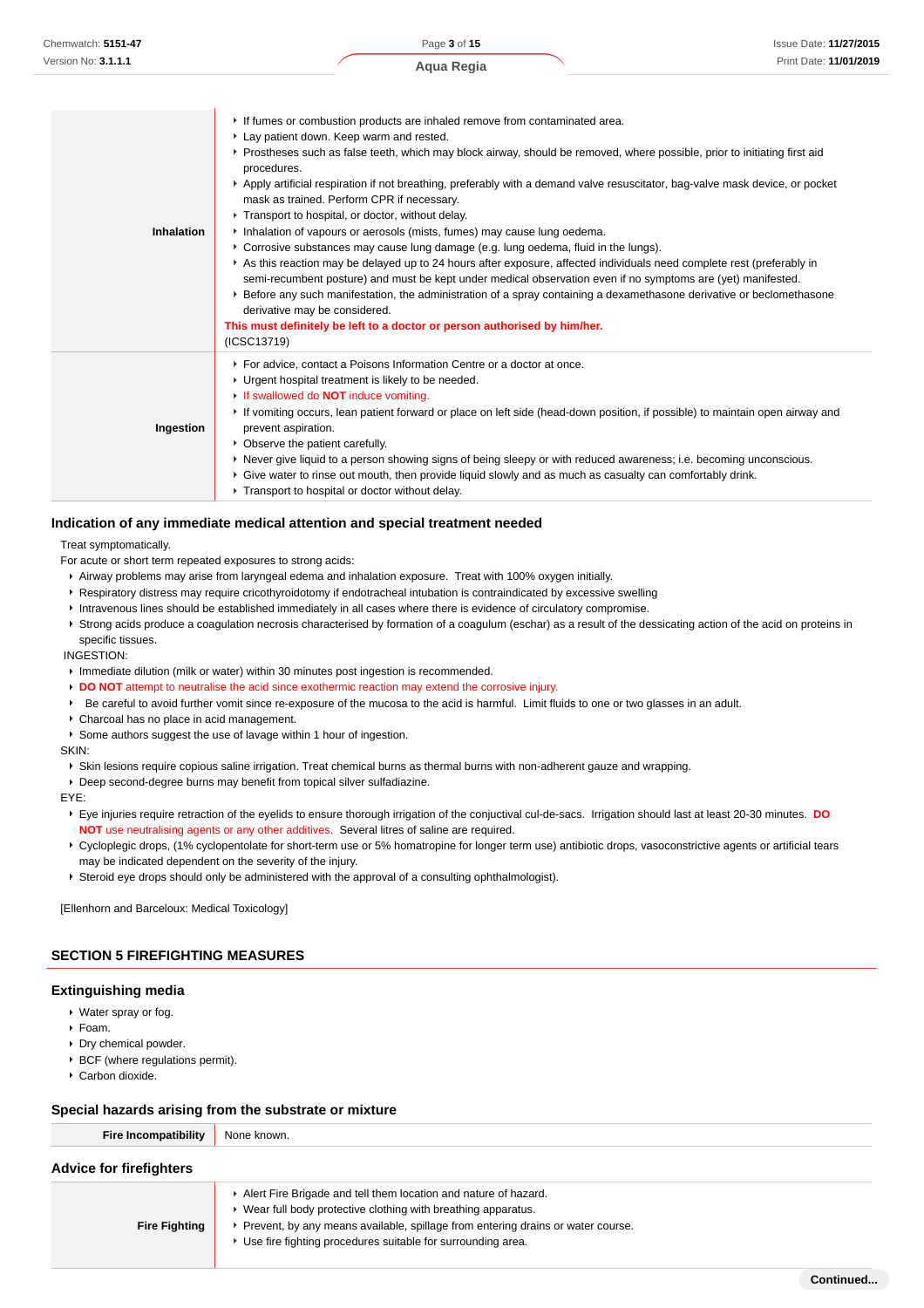| <b>Contains low boiling substance:</b> Closed containers may rupture due to pressure buildup under fire conditions. |
|---------------------------------------------------------------------------------------------------------------------|
|                                                                                                                     |
|                                                                                                                     |

# **SECTION 6 ACCIDENTAL RELEASE MEASURES**

#### **Personal precautions, protective equipment and emergency procedures**

See section 8

# **Environmental precautions**

See section 12

## **Methods and material for containment and cleaning up**

| <b>Minor Spills</b> | ▶ Drains for storage or use areas should have retention basins for pH adjustments and dilution of spills before discharge or<br>disposal of material.<br>Check regularly for spills and leaks.<br>• Clean up all spills immediately.<br>Avoid breathing vapours and contact with skin and eyes.<br>► Control personal contact with the substance, by using protective equipment.<br>Contain and absorb spill with sand, earth, inert material or vermiculite.<br>$\cdot$ Wipe up.<br>• Place in a suitable, labelled container for waste disposal.                                                                                                                                                                                                                                                                                                                                   |
|---------------------|--------------------------------------------------------------------------------------------------------------------------------------------------------------------------------------------------------------------------------------------------------------------------------------------------------------------------------------------------------------------------------------------------------------------------------------------------------------------------------------------------------------------------------------------------------------------------------------------------------------------------------------------------------------------------------------------------------------------------------------------------------------------------------------------------------------------------------------------------------------------------------------|
| <b>Major Spills</b> | • Clear area of personnel and move upwind.<br>Alert Fire Brigade and tell them location and nature of hazard.<br>▶ Wear full body protective clothing with breathing apparatus.<br>► Prevent, by any means available, spillage from entering drains or water course.<br>Consider evacuation (or protect in place).<br>Stop leak if safe to do so.<br>Contain spill with sand, earth or vermiculite.<br>• Collect recoverable product into labelled containers for recycling.<br>• Neutralise/decontaminate residue (see Section 13 for specific agent).<br>▶ Collect solid residues and seal in labelled drums for disposal.<br>• Wash area and prevent runoff into drains.<br>After clean up operations, decontaminate and launder all protective clothing and equipment before storing and re-using.<br>If contamination of drains or waterways occurs, advise emergency services. |

Personal Protective Equipment advice is contained in Section 8 of the SDS.

# **SECTION 7 HANDLING AND STORAGE**

# **Precautions for safe handling**

| Safe handling | Contains low boiling substance:<br>Storage in sealed containers may result in pressure buildup causing violent rupture of containers not rated appropriately.<br>• Check for bulging containers.<br>▶ Vent periodically<br>Always release caps or seals slowly to ensure slow dissipation of vapours<br>DO NOT allow clothing wet with material to stay in contact with skin<br>Avoid all personal contact, including inhalation.<br>• Wear protective clothing when risk of exposure occurs.<br>▶ Use in a well-ventilated area.<br>• WARNING: To avoid violent reaction, ALWAYS add material to water and NEVER water to material.<br>Avoid smoking, naked lights or ignition sources.<br>Avoid contact with incompatible materials.<br>• When handling, <b>DO NOT</b> eat, drink or smoke.<br>▶ Keep containers securely sealed when not in use.<br>Avoid physical damage to containers. |
|---------------|---------------------------------------------------------------------------------------------------------------------------------------------------------------------------------------------------------------------------------------------------------------------------------------------------------------------------------------------------------------------------------------------------------------------------------------------------------------------------------------------------------------------------------------------------------------------------------------------------------------------------------------------------------------------------------------------------------------------------------------------------------------------------------------------------------------------------------------------------------------------------------------------|
|               |                                                                                                                                                                                                                                                                                                                                                                                                                                                                                                                                                                                                                                                                                                                                                                                                                                                                                             |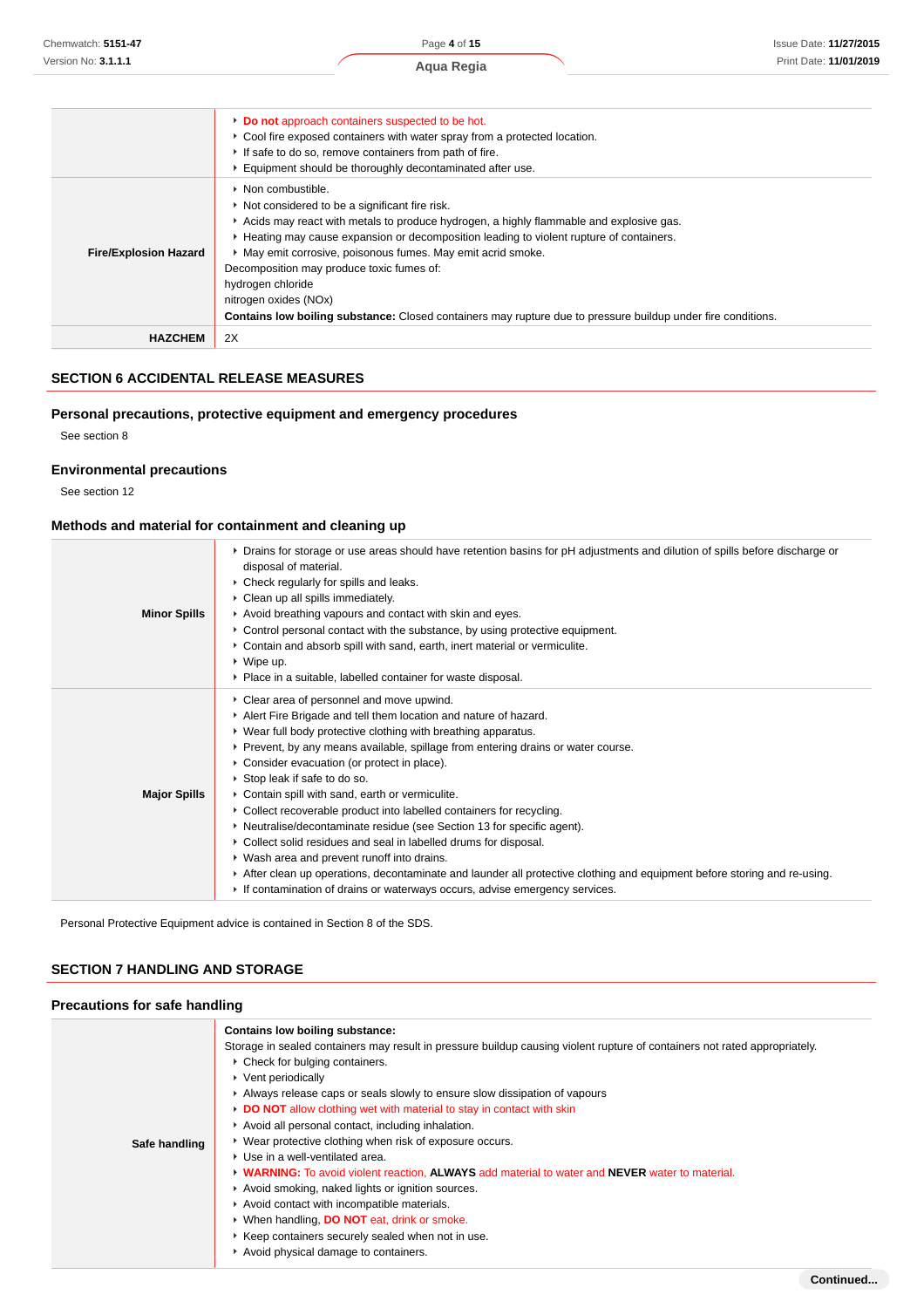|                   | maintained.                                                                                                                                                                                                                                                                                                                                                       |
|-------------------|-------------------------------------------------------------------------------------------------------------------------------------------------------------------------------------------------------------------------------------------------------------------------------------------------------------------------------------------------------------------|
| Other information | Store in original containers.<br>▶ Keep containers securely sealed.<br>Store in a cool, dry, well-ventilated area.<br>Store away from incompatible materials and foodstuff containers.<br>► Protect containers against physical damage and check regularly for leaks.<br>► Observe manufacturer's storage and handling recommendations contained within this SDS. |

## **Conditions for safe storage, including any incompatibilities**

| Suitable container             | <b>DO NOT</b> use aluminium or galvanised containers<br>• Check regularly for spills and leaks<br>Lined metal can, lined metal pail/ can.<br>▶ Plastic pail.<br>▶ Polyliner drum.<br>• Packing as recommended by manufacturer.<br>• Check all containers are clearly labelled and free from leaks.<br>For low viscosity materials<br>• Drums and jerricans must be of the non-removable head type.<br>▶ Where a can is to be used as an inner package, the can must have a screwed enclosure.<br>For materials with a viscosity of at least 2680 cSt. (23 deg. C) and solids (between 15 C deg. and 40 deg C.):<br>▶ Removable head packaging;<br>Cans with friction closures and<br>If low pressure tubes and cartridges<br>may be used.<br>Where combination packages are used, and the inner packages are of glass, porcelain or stoneware, there must be sufficient<br>inert cushioning material in contact with inner and outer packages unless the outer packaging is a close fitting moulded plastic<br>box and the substances are not incompatible with the plastic.                                                                                                                                                                                                                                                                                                                                                                                                                                                                                                                                                                                                                                                                                                                                                                                                                                                                                                                                                                                                                                                                                                                                                                                                                                                                                                                                                                                                                                                                                                                                                                                                                                                                                                                                                                                                                                                                                                                                                                                                                                                                                                                                                                                                                                                                                                                                                                                                                                                                                                                                                                                                                                                                                                                                                        |
|--------------------------------|-------------------------------------------------------------------------------------------------------------------------------------------------------------------------------------------------------------------------------------------------------------------------------------------------------------------------------------------------------------------------------------------------------------------------------------------------------------------------------------------------------------------------------------------------------------------------------------------------------------------------------------------------------------------------------------------------------------------------------------------------------------------------------------------------------------------------------------------------------------------------------------------------------------------------------------------------------------------------------------------------------------------------------------------------------------------------------------------------------------------------------------------------------------------------------------------------------------------------------------------------------------------------------------------------------------------------------------------------------------------------------------------------------------------------------------------------------------------------------------------------------------------------------------------------------------------------------------------------------------------------------------------------------------------------------------------------------------------------------------------------------------------------------------------------------------------------------------------------------------------------------------------------------------------------------------------------------------------------------------------------------------------------------------------------------------------------------------------------------------------------------------------------------------------------------------------------------------------------------------------------------------------------------------------------------------------------------------------------------------------------------------------------------------------------------------------------------------------------------------------------------------------------------------------------------------------------------------------------------------------------------------------------------------------------------------------------------------------------------------------------------------------------------------------------------------------------------------------------------------------------------------------------------------------------------------------------------------------------------------------------------------------------------------------------------------------------------------------------------------------------------------------------------------------------------------------------------------------------------------------------------------------------------------------------------------------------------------------------------------------------------------------------------------------------------------------------------------------------------------------------------------------------------------------------------------------------------------------------------------------------------------------------------------------------------------------------------------------------------------------------------------------------------------------------------------------------------------|
| <b>Storage incompatibility</b> | Nitric acid:<br>is a strong acid and oxidiser<br>reacts with water or steam to form toxic and corrosive nitrous fumes<br>Freacts violently with water when added as the concentrated acid with generation of heat (always add acid to water to dilute)<br>Freacts violently with reducing agents, bases, combustible materials, finely dispersed or powdered metals and metal alloys,<br>acetic anhydride, acetone, acetylene, acrolein, acrylonitrile, alcohols, aliphatic amines, allyl chloride, ammonia, aniline,<br>anionic exchange resins, 1,4-benzoquinone diimine, 1,2-bis(trimethylsilyl)hydrazine, bromine pentafluoride, cresol,<br>crotonaldehyde, cumene, cyanides, diethyl ether, 1,2-dimethyl-2-trimethylsilylhydrazine, diphenyltin, divinyl ether,<br>N-ethylaniline, ethyl phosphine, 2-ethynylfuran, fluorine, halides of phosphorus or sulfur, hydrazine, hydrogen peroxide,<br>germanium, hydrogen iodide, lithium triethylsilyl amide, metal acetylides, 2-methylthiophene, pentanethiol, phosphorus and<br>phosphorus vapours, polyurethane foam, potassium permanganate, resorcinol, rubber (containing lead), sulfides, sulfur,<br>sulfur dioxide, stibine, thiophene, triethylgallium, polydibromosilane, vinyl ether, zinc ethoxide, zinc phosphide, organic<br>solvents and many other substances and , materials<br>is incompatible with many substances including acrylates, aldehydes, alkanolamines, alkylene oxides, aromatic amines,<br>amides, cresols, cyclic ketones, epichlorohydrin, glycols, hydrocarbons, isocyanates, ketones, oleum, organic anhydrides,<br>paraldehyde, phenols, silanes, strong oxidisers, substituted allyls, sulfuric acid, terpenes, vinyl acetate, vinylidene chloride<br>► forms heat, impact, friction or shock explosive substances with acetic acid, acetoxyethylene glycol, ammonium nitrate,<br>anilinium nitrate, 1,2-dichloroethane, dichloroethylene, dichloromethane, diethylaminoethanol, 3,6-dihydro-1,2,2H-oxazine,<br>dimethyl ether, dinitrobenzenes, disodium phenyl orthophosphate, 2-hexanal, metal salicylates, 3-methylcyclohexanone,<br>nitroaromatics, nitrobenzenes, nitromethane, beta-propyl acrolein, salicylic acid<br>increases the explosive sensitivity of nitromethane<br>* may decompose when heated with the formation of nitrogen dioxide (which also produces discolouration - colourless 100%<br>acid cannot be stored in the presence of light with formation of nitrogen dioxide (which cause discolouration)<br>attacks most metals and some plastics, rubber and coatings<br>Hydrogen chloride:<br>F reacts strongly with strong oxidisers (releasing chlorine gas), acetic anhydride, caesium cyanotridecahydrodecaborate(2-),<br>ethylidene difluoride, hexalithium disilicide, metal acetylide, sodium, silicon dioxide, tetraselenium tetranitride, and many<br>organic materials<br>▶ is incompatible with alkaline materials, acetic anhydride, acetylides, aliphatic amines, alkanolamines, alkylene oxides,<br>aluminium, aluminium-titanium alloys, aromatic amines, amines, amides, 2-aminoethanol, ammonia, ammonium hydroxide,<br>borides, calcium phosphide, carbides, carbonates, cyanides, chlorosulfonic acid, ethylenediamine, ethyleneimine,<br>epichlorohydrin, formaldehyde, isocyanates, metals, metal oxides, metal hydroxides, metal acetylides, metal carbides,<br>oleum, organic anhydrides, potassium permanganate, perchloric acid, phosphides, 3-propiolactone, silicides, sulfides,<br>sulfites, sulfuric acid, uranium phosphide, vinyl acetate, vinylidene fluoride<br>t attacks most metals forming flammable hydrogen gas, and some plastics, rubbers and coatings<br>Freacts with zinc, brass, galvanised iron, aluminium, copper and copper alloys<br>▶ Reacts vigorously with alkalis |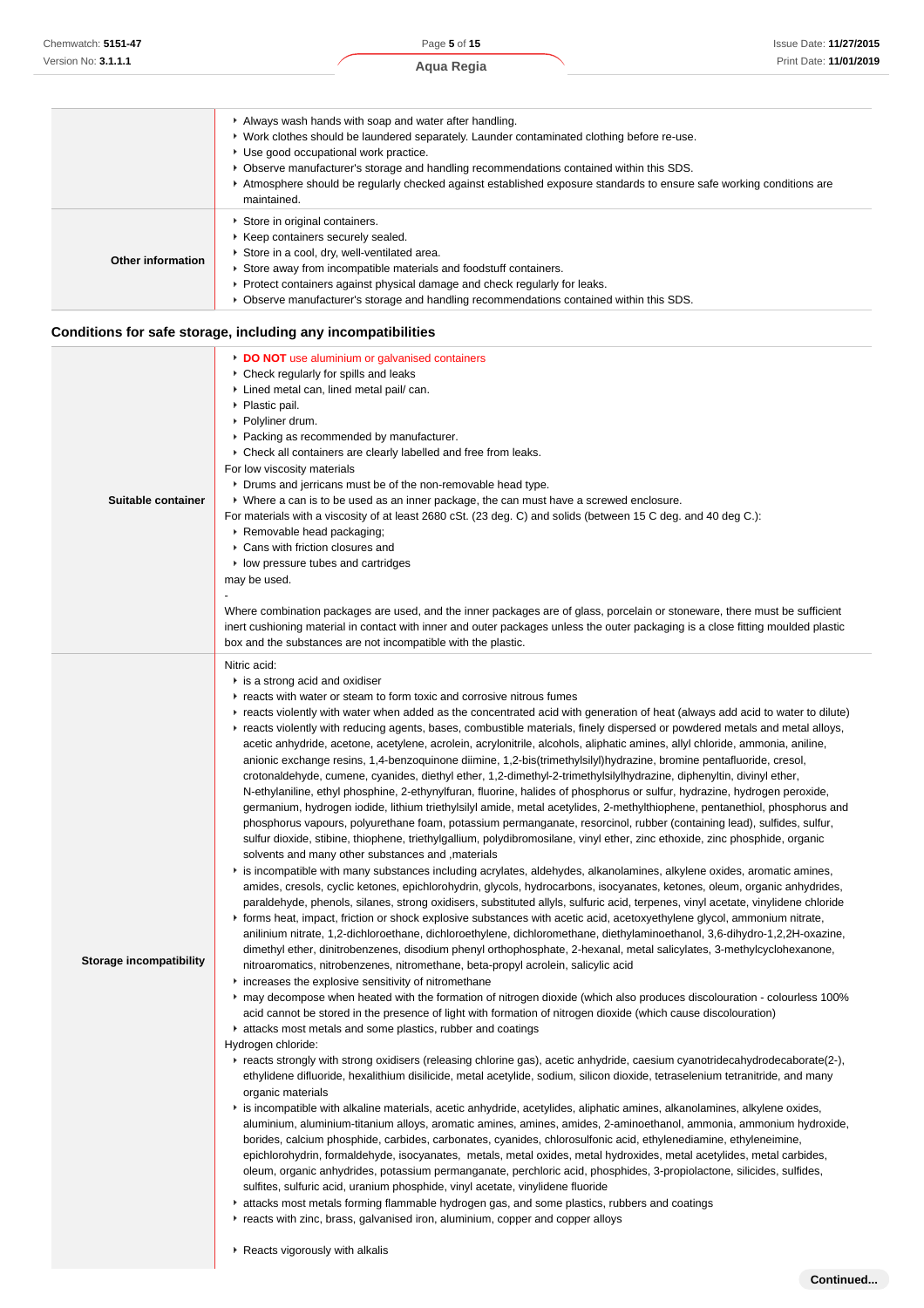## **Aqua Regia**

Reacts with mild steel, galvanised steel / zinc producing hydrogen gas which may form an explosive mixture with air.

Avoid any contamination of this material as it is very reactive and any contamination is potentially hazardous

Avoid storage with reducing agents.

#### **SECTION 8 EXPOSURE CONTROLS / PERSONAL PROTECTION**

## **Control parameters**

#### **OCCUPATIONAL EXPOSURE LIMITS (OEL)**

#### **INGREDIENT DATA**

| <b>Source</b>                          | Ingredient        | <b>Material name</b> | <b>TWA</b>        | <b>STEL</b>       | Peak              | <b>Notes</b>  |
|----------------------------------------|-------------------|----------------------|-------------------|-------------------|-------------------|---------------|
| Australia Exposure<br><b>Standards</b> | hydrochloric acid | Hydrogen chloride    | Not Available     | Not Available     | 5 ppm / 7.5 mg/m3 | Not Available |
| Australia Exposure<br><b>Standards</b> | nitric acid       | Nitric acid          | 2 ppm / 5.2 mg/m3 | 10 mg/m $3/4$ ppm | Not Available     | Not Available |

## **EMERGENCY LIMITS**

| Ingredient        | <b>Material name</b>                      |               | TEEL-1              | TEEL-2        | TEEL-3        |
|-------------------|-------------------------------------------|---------------|---------------------|---------------|---------------|
| hydrochloric acid | Hydrogen chloride; (Hydrochloric acid)    |               | Not Available       | Not Available | Not Available |
| hydrochloric acid | Deuterochloric acid; (Deuterium chloride) | $1.8$ ppm     |                     | 22 ppm        | $100$ ppm     |
| nitric acid       | Nitric acid                               | Not Available |                     | Not Available | Not Available |
|                   |                                           |               |                     |               |               |
| Ingredient        | <b>Original IDLH</b>                      |               | <b>Revised IDLH</b> |               |               |
| hydrochloric acid | 50 ppm                                    |               | Not Available       |               |               |
| nitric acid       | 25 ppm                                    |               | Not Available       |               |               |

## **MATERIAL DATA**

#### **Exposure controls**

|                         | Engineering controls are used to remove a hazard or place a barrier between the worker and the hazard. Well-designed<br>engineering controls can be highly effective in protecting workers and will typically be independent of worker interactions to<br>provide this high level of protection.<br>The basic types of engineering controls are:<br>Process controls which involve changing the way a job activity or process is done to reduce the risk.<br>Enclosure and/or isolation of emission source which keeps a selected hazard "physically" away from the worker and ventilation<br>that strategically "adds" and "removes" air in the work environment. Ventilation can remove or dilute an air contaminant if<br>designed properly. The design of a ventilation system must match the particular process and chemical or contaminant in use.<br>Employers may need to use multiple types of controls to prevent employee overexposure.<br>Local exhaust ventilation usually required. If risk of overexposure exists, wear approved respirator. Correct fit is essential to<br>obtain adequate protection. Supplied-air type respirator may be required in special circumstances. Correct fit is essential to<br>ensure adequate protection.<br>An approved self contained breathing apparatus (SCBA) may be required in some situations.<br>Provide adequate ventilation in warehouse or closed storage area. Air contaminants generated in the workplace possess varying<br>"escape" velocities which, in turn, determine the "capture velocities" of fresh circulating air required to effectively remove the<br>contaminant. |                                  |                                     |  |
|-------------------------|----------------------------------------------------------------------------------------------------------------------------------------------------------------------------------------------------------------------------------------------------------------------------------------------------------------------------------------------------------------------------------------------------------------------------------------------------------------------------------------------------------------------------------------------------------------------------------------------------------------------------------------------------------------------------------------------------------------------------------------------------------------------------------------------------------------------------------------------------------------------------------------------------------------------------------------------------------------------------------------------------------------------------------------------------------------------------------------------------------------------------------------------------------------------------------------------------------------------------------------------------------------------------------------------------------------------------------------------------------------------------------------------------------------------------------------------------------------------------------------------------------------------------------------------------------------------------------------------------------------------------------------------|----------------------------------|-------------------------------------|--|
| Appropriate engineering | Type of Contaminant:                                                                                                                                                                                                                                                                                                                                                                                                                                                                                                                                                                                                                                                                                                                                                                                                                                                                                                                                                                                                                                                                                                                                                                                                                                                                                                                                                                                                                                                                                                                                                                                                                         |                                  | Air Speed:                          |  |
| controls                | solvent, vapours, degreasing etc., evaporating from tank (in still air).                                                                                                                                                                                                                                                                                                                                                                                                                                                                                                                                                                                                                                                                                                                                                                                                                                                                                                                                                                                                                                                                                                                                                                                                                                                                                                                                                                                                                                                                                                                                                                     |                                  | $0.25 - 0.5$ m/s<br>(50-100 f/min.) |  |
|                         | aerosols, fumes from pouring operations, intermittent container filling, low speed conveyer transfers,<br>welding, spray drift, plating acid fumes, pickling (released at low velocity into zone of active<br>generation)                                                                                                                                                                                                                                                                                                                                                                                                                                                                                                                                                                                                                                                                                                                                                                                                                                                                                                                                                                                                                                                                                                                                                                                                                                                                                                                                                                                                                    |                                  | $0.5 - 1$ m/s<br>(100-200 f/min.)   |  |
|                         | direct spray, spray painting in shallow booths, drum filling, conveyer loading, crusher dusts, gas<br>discharge (active generation into zone of rapid air motion)                                                                                                                                                                                                                                                                                                                                                                                                                                                                                                                                                                                                                                                                                                                                                                                                                                                                                                                                                                                                                                                                                                                                                                                                                                                                                                                                                                                                                                                                            |                                  | $1 - 2.5$ m/s<br>(200-500 f/min.)   |  |
|                         | grinding, abrasive blasting, tumbling, high speed wheel generated dusts (released at high initial<br>velocity into zone of very high rapid air motion).                                                                                                                                                                                                                                                                                                                                                                                                                                                                                                                                                                                                                                                                                                                                                                                                                                                                                                                                                                                                                                                                                                                                                                                                                                                                                                                                                                                                                                                                                      |                                  | $2.5 - 10$ m/s<br>(500-2000 f/min.) |  |
|                         | Within each range the appropriate value depends on:                                                                                                                                                                                                                                                                                                                                                                                                                                                                                                                                                                                                                                                                                                                                                                                                                                                                                                                                                                                                                                                                                                                                                                                                                                                                                                                                                                                                                                                                                                                                                                                          |                                  |                                     |  |
|                         | Lower end of the range                                                                                                                                                                                                                                                                                                                                                                                                                                                                                                                                                                                                                                                                                                                                                                                                                                                                                                                                                                                                                                                                                                                                                                                                                                                                                                                                                                                                                                                                                                                                                                                                                       | Upper end of the range           |                                     |  |
|                         | 1: Room air currents minimal or favourable to capture                                                                                                                                                                                                                                                                                                                                                                                                                                                                                                                                                                                                                                                                                                                                                                                                                                                                                                                                                                                                                                                                                                                                                                                                                                                                                                                                                                                                                                                                                                                                                                                        | 1: Disturbing room air currents  |                                     |  |
|                         | 2: Contaminants of low toxicity or of nuisance value only.                                                                                                                                                                                                                                                                                                                                                                                                                                                                                                                                                                                                                                                                                                                                                                                                                                                                                                                                                                                                                                                                                                                                                                                                                                                                                                                                                                                                                                                                                                                                                                                   | 2: Contaminants of high toxicity |                                     |  |
|                         | 3: Intermittent, low production.                                                                                                                                                                                                                                                                                                                                                                                                                                                                                                                                                                                                                                                                                                                                                                                                                                                                                                                                                                                                                                                                                                                                                                                                                                                                                                                                                                                                                                                                                                                                                                                                             | 3: High production, heavy use    |                                     |  |
|                         |                                                                                                                                                                                                                                                                                                                                                                                                                                                                                                                                                                                                                                                                                                                                                                                                                                                                                                                                                                                                                                                                                                                                                                                                                                                                                                                                                                                                                                                                                                                                                                                                                                              |                                  |                                     |  |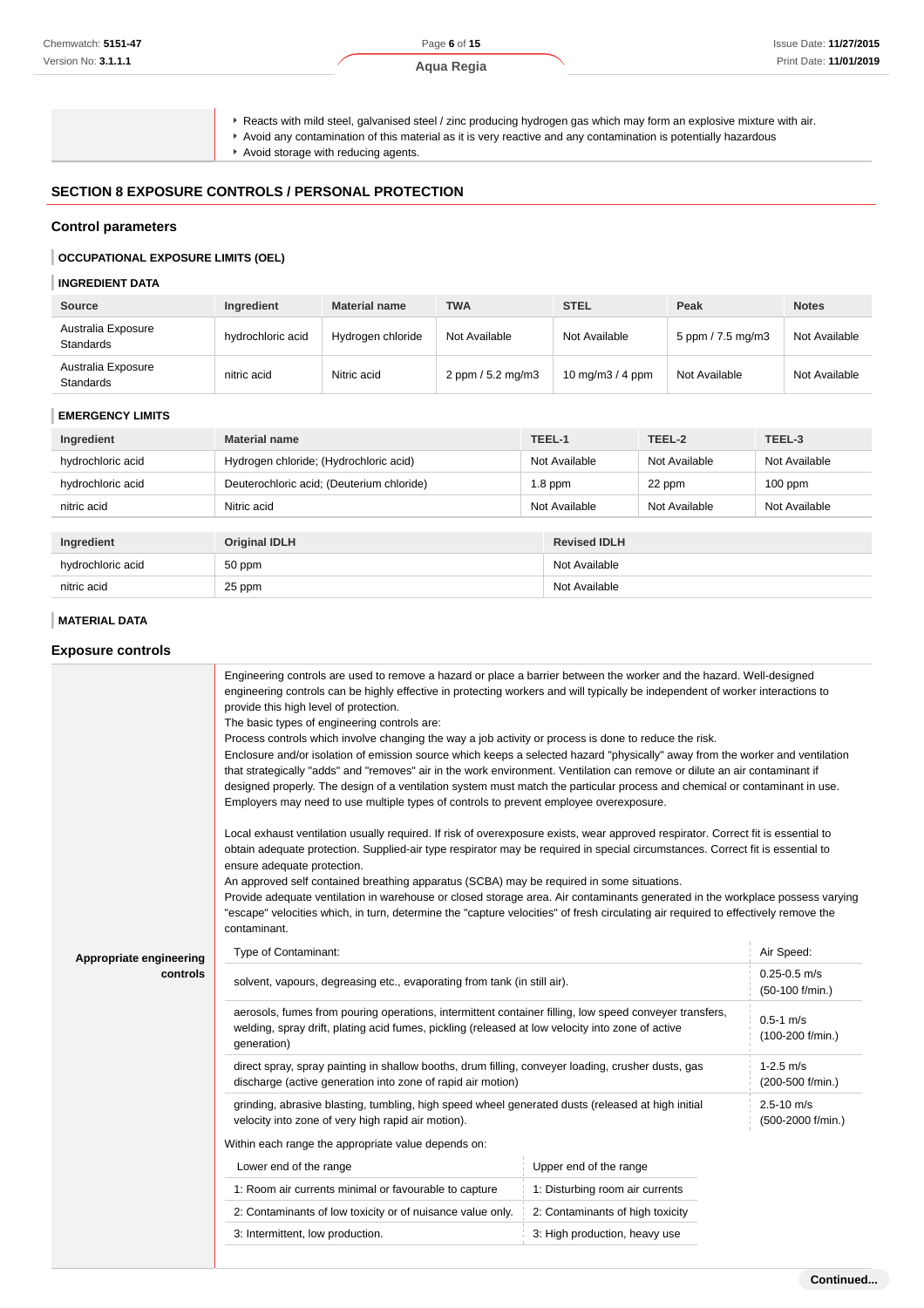4: Large hood or large air mass in motion 4: Small hood-local control only

Simple theory shows that air velocity falls rapidly with distance away from the opening of a simple extraction pipe. Velocity generally decreases with the square of distance from the extraction point (in simple cases). Therefore the air speed at the extraction point should be adjusted, accordingly, after reference to distance from the contaminating source. The air velocity at the extraction fan, for example, should be a minimum of 1-2 m/s (200-400 f/min) for extraction of solvents generated in a tank 2 meters distant from the extraction point. Other mechanical considerations, producing performance deficits within the extraction apparatus, make it essential that theoretical air velocities are multiplied by factors of 10 or more when extraction systems are installed or used.

| <b>Personal protection</b> |                                                                                                                                                                                                                                                                                                                                                                                                                                                                                                                                                                                                                                                                                                                                                                                                                                                                                                                                                                                                                                                                                                                                                                                                                                                                                                                                                                                                                                                                                                                                                                                                                                                                                                                                                                                                                                                                                                                                                                                                                                                                                                                                                                                                                                                                                                                                                                                                                                                                                                                                                                                                                                                                                                                                                                                                                                                                                                                                                                                                                                                                                                                                                                                                                                                                                                                                                                                                                                                                                                                                                  |
|----------------------------|--------------------------------------------------------------------------------------------------------------------------------------------------------------------------------------------------------------------------------------------------------------------------------------------------------------------------------------------------------------------------------------------------------------------------------------------------------------------------------------------------------------------------------------------------------------------------------------------------------------------------------------------------------------------------------------------------------------------------------------------------------------------------------------------------------------------------------------------------------------------------------------------------------------------------------------------------------------------------------------------------------------------------------------------------------------------------------------------------------------------------------------------------------------------------------------------------------------------------------------------------------------------------------------------------------------------------------------------------------------------------------------------------------------------------------------------------------------------------------------------------------------------------------------------------------------------------------------------------------------------------------------------------------------------------------------------------------------------------------------------------------------------------------------------------------------------------------------------------------------------------------------------------------------------------------------------------------------------------------------------------------------------------------------------------------------------------------------------------------------------------------------------------------------------------------------------------------------------------------------------------------------------------------------------------------------------------------------------------------------------------------------------------------------------------------------------------------------------------------------------------------------------------------------------------------------------------------------------------------------------------------------------------------------------------------------------------------------------------------------------------------------------------------------------------------------------------------------------------------------------------------------------------------------------------------------------------------------------------------------------------------------------------------------------------------------------------------------------------------------------------------------------------------------------------------------------------------------------------------------------------------------------------------------------------------------------------------------------------------------------------------------------------------------------------------------------------------------------------------------------------------------------------------------------------|
| Eye and face protection    | ▶ Safety glasses with unperforated side shields may be used where continuous eye protection is desirable, as in laboratories;<br>spectacles are not sufficient where complete eye protection is needed such as when handling bulk-quantities, where there is<br>a danger of splashing, or if the material may be under pressure.<br>▶ Chemical goggles whenever there is a danger of the material coming in contact with the eyes; goggles must be properly<br>fitted.<br>► Full face shield (20 cm, 8 in minimum) may be required for supplementary but never for primary protection of eyes; these<br>afford face protection.<br>Alternatively a gas mask may replace splash goggles and face shields.<br>Contact lenses may pose a special hazard; soft contact lenses may absorb and concentrate irritants. A written policy<br>document, describing the wearing of lenses or restrictions on use, should be created for each workplace or task. This should<br>include a review of lens absorption and adsorption for the class of chemicals in use and an account of injury experience.<br>Medical and first-aid personnel should be trained in their removal and suitable equipment should be readily available. In the<br>event of chemical exposure, begin eye irrigation immediately and remove contact lens as soon as practicable. Lens should<br>be removed at the first signs of eye redness or irritation - lens should be removed in a clean environment only after workers<br>have washed hands thoroughly. [CDC NIOSH Current Intelligence Bulletin 59], [AS/NZS 1336 or national equivalent]                                                                                                                                                                                                                                                                                                                                                                                                                                                                                                                                                                                                                                                                                                                                                                                                                                                                                                                                                                                                                                                                                                                                                                                                                                                                                                                                                                                                                                                                                                                                                                                                                                                                                                                                                                                                                                                                                                                                  |
| <b>Skin protection</b>     | See Hand protection below                                                                                                                                                                                                                                                                                                                                                                                                                                                                                                                                                                                                                                                                                                                                                                                                                                                                                                                                                                                                                                                                                                                                                                                                                                                                                                                                                                                                                                                                                                                                                                                                                                                                                                                                                                                                                                                                                                                                                                                                                                                                                                                                                                                                                                                                                                                                                                                                                                                                                                                                                                                                                                                                                                                                                                                                                                                                                                                                                                                                                                                                                                                                                                                                                                                                                                                                                                                                                                                                                                                        |
| Hands/feet protection      | ▶ Elbow length PVC gloves<br>▶ When handling corrosive liquids, wear trousers or overalls outside of boots, to avoid spills entering boots.<br>The selection of suitable gloves does not only depend on the material, but also on further marks of quality which vary from<br>manufacturer to manufacturer. Where the chemical is a preparation of several substances, the resistance of the glove material<br>can not be calculated in advance and has therefore to be checked prior to the application.<br>The exact break through time for substances has to be obtained from the manufacturer of the protective gloves and has to be<br>observed when making a final choice.<br>Personal hygiene is a key element of effective hand care. Gloves must only be worn on clean hands. After using gloves, hands<br>should be washed and dried thoroughly. Application of a non-perfumed moisturiser is recommended.<br>Suitability and durability of glove type is dependent on usage. Important factors in the selection of gloves include:<br>frequency and duration of contact,<br>chemical resistance of glove material,<br>glove thickness and<br>dexterity<br>Select gloves tested to a relevant standard (e.g. Europe EN 374, US F739, AS/NZS 2161.1 or national equivalent).<br>When prolonged or frequently repeated contact may occur, a glove with a protection class of 5 or higher<br>(breakthrough time greater than 240 minutes according to EN 374, AS/NZS 2161.10.1 or national equivalent) is<br>recommended.<br>When only brief contact is expected, a glove with a protection class of 3 or higher (breakthrough time greater than<br>60 minutes according to EN 374, AS/NZS 2161.10.1 or national equivalent) is recommended.<br>Some glove polymer types are less affected by movement and this should be taken into account when<br>considering gloves for long-term use.<br>Contaminated gloves should be replaced.<br>As defined in ASTM F-739-96 in any application, gloves are rated as:<br>Excellent when breakthrough time > 480 min<br>Good when breakthrough time > 20 min<br>٠<br>Fair when breakthrough time < 20 min<br>Poor when glove material degrades<br>For general applications, gloves with a thickness typically greater than 0.35 mm, are recommended.<br>It should be emphasised that glove thickness is not necessarily a good predictor of glove resistance to a specific chemical, as the<br>permeation efficiency of the glove will be dependent on the exact composition of the glove material. Therefore, glove selection<br>should also be based on consideration of the task requirements and knowledge of breakthrough times.<br>Glove thickness may also vary depending on the glove manufacturer, the glove type and the glove model. Therefore, the<br>manufacturers' technical data should always be taken into account to ensure selection of the most appropriate glove for the task.<br>Note: Depending on the activity being conducted, gloves of varying thickness may be required for specific tasks. For example:<br>Thinner gloves (down to 0.1 mm or less) may be required where a high degree of manual dexterity is needed.<br>However, these gloves are only likely to give short duration protection and would normally be just for single use<br>applications, then disposed of.<br>Thicker gloves (up to 3 mm or more) may be required where there is a mechanical (as well as a chemical) risk i.e.<br>$\blacksquare$<br>where there is abrasion or puncture potential |
|                            | Gloves must only be worn on clean hands. After using gloves, hands should be washed and dried thoroughly. Application of a<br>non-perfumed moisturiser is recommended.                                                                                                                                                                                                                                                                                                                                                                                                                                                                                                                                                                                                                                                                                                                                                                                                                                                                                                                                                                                                                                                                                                                                                                                                                                                                                                                                                                                                                                                                                                                                                                                                                                                                                                                                                                                                                                                                                                                                                                                                                                                                                                                                                                                                                                                                                                                                                                                                                                                                                                                                                                                                                                                                                                                                                                                                                                                                                                                                                                                                                                                                                                                                                                                                                                                                                                                                                                           |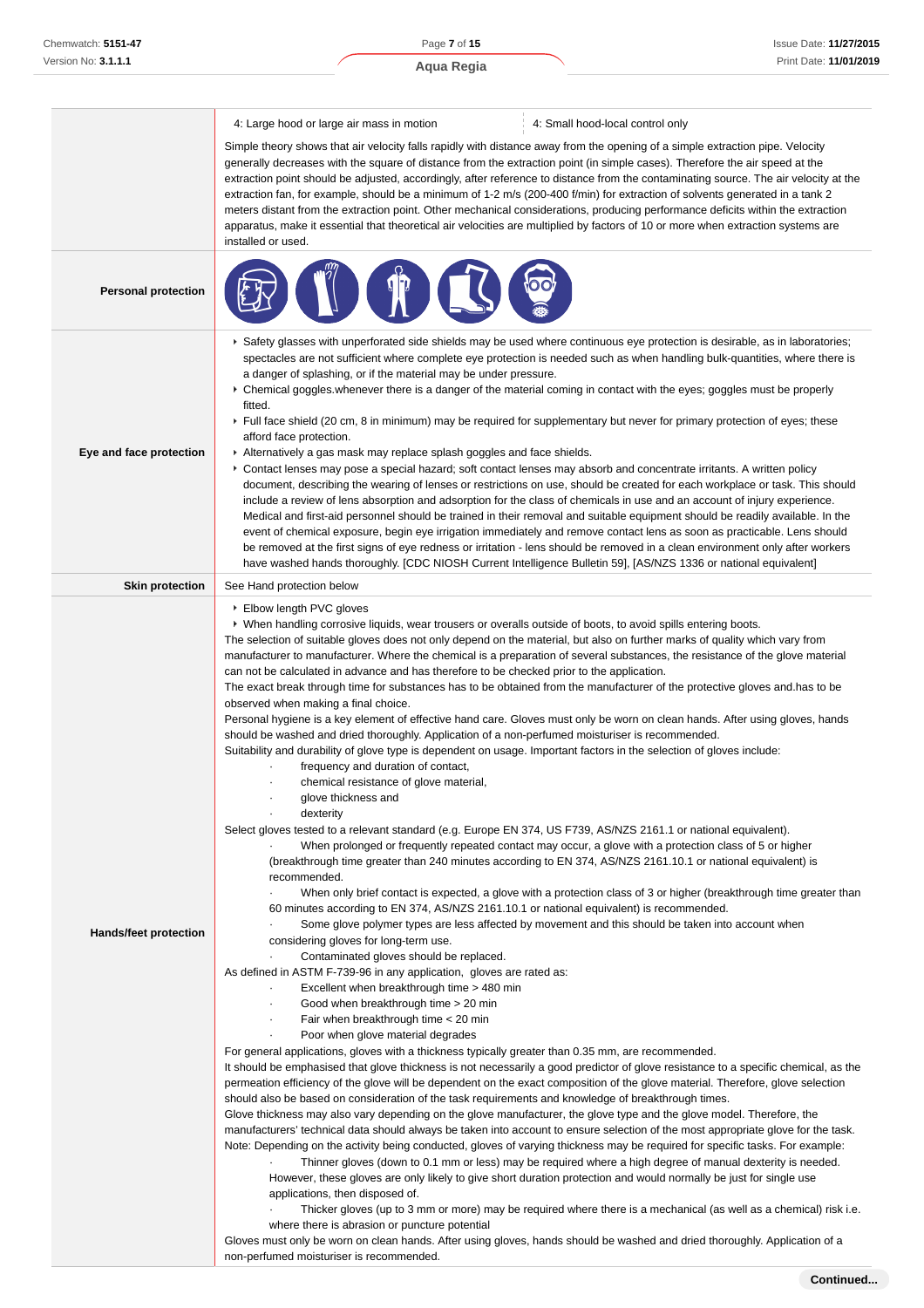Page **8** of **15**

| <b>Body protection</b> | See Other protection below                                                                                                                                      |
|------------------------|-----------------------------------------------------------------------------------------------------------------------------------------------------------------|
| Other protection       | • Overalls.<br>▶ PVC Apron.<br>▶ PVC protective suit may be required if exposure severe.<br>▶ Eyewash unit.<br>Ensure there is ready access to a safety shower. |

#### **Recommended material(s)**

#### **GLOVE SELECTION INDEX**

Glove selection is based on a modified presentation of the:

 **"Forsberg Clothing Performance Index".**

 The effect(s) of the following substance(s) are taken into account in the **computer-generated** selection:

Aqua Regia

| <b>Material</b>       | <b>CPI</b> |
|-----------------------|------------|
| <b>BUTYL</b>          | A          |
| <b>HYPALON</b>        | A          |
| <b>NEOPRENE</b>       | A          |
| NEOPRENE/NATURAL      | A          |
| PE/EVAL/PE            | A          |
| SARANEX-23            | A          |
| <b>NATURAL RUBBER</b> | B          |
| NATURAL+NEOPRENE      | B          |
| <b>BUTYL/NEOPRENE</b> | C          |
| NAT+NEOPR+NITRILE     | C          |
| <b>NITRILE</b>        | C          |
| NITRILE+PVC           | C          |
| <b>PVC</b>            | C          |
| <b>VITON/NEOPRENE</b> | C          |

\* CPI - Chemwatch Performance Index

A: Best Selection

B: Satisfactory; may degrade after 4 hours continuous immersion

C: Poor to Dangerous Choice for other than short term immersion

**NOTE**: As a series of factors will influence the actual performance of the glove, a final selection must be based on detailed observation. -

\* Where the glove is to be used on a short term, casual or infrequent basis,

factors such as "feel" or convenience (e.g. disposability), may dictate a choice of gloves which might otherwise be unsuitable following long-term or frequent use. A qualified practitioner should be consulted.

# **SECTION 9 PHYSICAL AND CHEMICAL PROPERTIES**

#### **Information on basic physical and chemical properties**

| Appearance                                      | Highly acidic liquid; mixes with water. |                                                   |                |
|-------------------------------------------------|-----------------------------------------|---------------------------------------------------|----------------|
|                                                 |                                         |                                                   |                |
| <b>Physical state</b>                           | Liquid                                  | Relative density (Water =<br>1)                   | Not Available  |
| Odour                                           | Not Available                           | <b>Partition coefficient</b><br>n-octanol / water | Not Available  |
| Odour threshold                                 | Not Available                           | <b>Auto-ignition temperature</b><br>$(^{\circ}C)$ | Not Applicable |
| pH (as supplied)                                | Not Available                           | Decomposition<br>temperature                      | Not Available  |
| Melting point / freezing<br>point (°C)          | Not Available                           | Viscosity (cSt)                                   | Not Available  |
| Initial boiling point and<br>boiling range (°C) | Not Available                           | Molecular weight (g/mol)                          | Not Applicable |
| Flash point (°C)                                | Not Applicable                          | <b>Taste</b>                                      | Not Available  |

#### **Respiratory protection**

Type BE-P Filter of sufficient capacity. (AS/NZS 1716 & 1715, EN 143:2000 & 149:2001, ANSI Z88 or national equivalent)

Where the concentration of gas/particulates in the breathing zone, approaches or exceeds the "Exposure Standard" (or ES), respiratory protection is required. Degree of protection varies with both face-piece and Class of filter; the nature of protection varies with Type of filter.

| <b>Required Minimum</b><br><b>Protection Factor</b> | Half-Face<br>Respirator | <b>Full-Face</b><br>Respirator     | <b>Powered Air</b><br>Respirator        |
|-----------------------------------------------------|-------------------------|------------------------------------|-----------------------------------------|
| up to $10 \times ES$                                | BE-AUS P2               | ۰                                  | BE-PAPR-AUS /<br>Class 1 P <sub>2</sub> |
| up to $50 \times ES$                                | -                       | BE-AUS /<br>Class 1 P <sub>2</sub> |                                         |
| up to $100 \times ES$                               | -                       | <b>BF-2 P2</b>                     | $BF-PAPR-2$ P <sub>2</sub> $\land$      |

#### ^ - Full-face

A(All classes) = Organic vapours, B AUS or B1 = Acid gasses, B2 = Acid gas or hydrogen cyanide(HCN), B3 = Acid gas or hydrogen cyanide(HCN),  $E =$ Sulfur dioxide(SO2),  $G =$  Agricultural chemicals,  $K =$  Ammonia(NH3), Hg = Mercury,  $NO = Oxides$  of nitrogen,  $MB = Methyl$  bromide,  $AX = Low$  boiling point organic compounds(below 65 degC)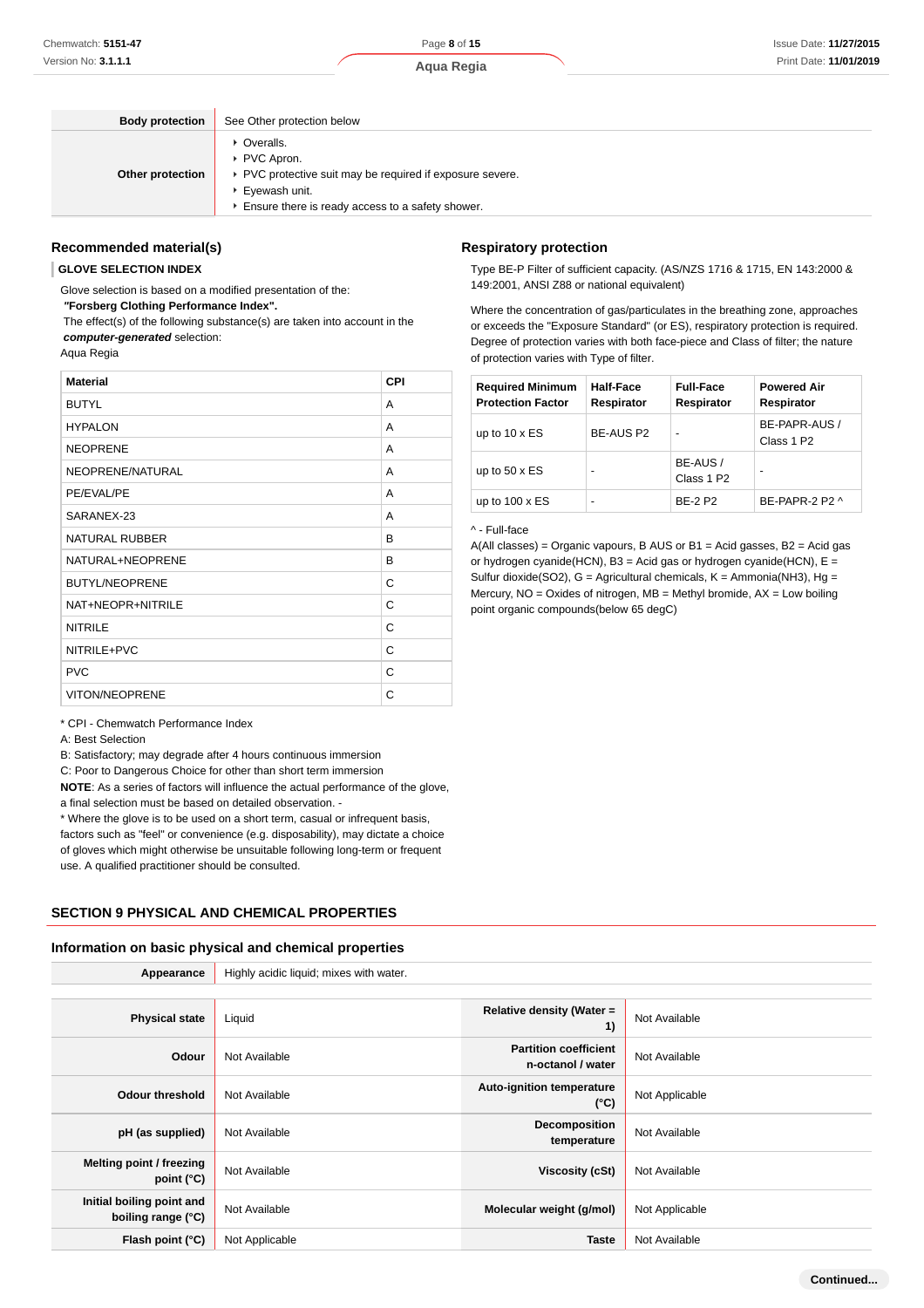| <b>Evaporation rate</b>    | Not Available  | <b>Explosive properties</b>                | Not Available  |
|----------------------------|----------------|--------------------------------------------|----------------|
| Flammability               | Not Applicable | <b>Oxidising properties</b>                | Not Available  |
| Upper Explosive Limit (%)  | Not Applicable | <b>Surface Tension (dyn/cm</b><br>or mN/m) | Not Available  |
| Lower Explosive Limit (%)  | Not Applicable | <b>Volatile Component (%vol)</b>           | Not Available  |
| Vapour pressure (kPa)      | Not Available  | Gas group                                  | Not Available  |
| Solubility in water        | Miscible       | pH as a solution (1%)                      | Not Available  |
| Vapour density $(Air = 1)$ | Not Available  | VOC g/L                                    | Not Applicable |

# **SECTION 10 STABILITY AND REACTIVITY**

| Reactivity                                 | See section 7                                                                                                                                                                           |
|--------------------------------------------|-----------------------------------------------------------------------------------------------------------------------------------------------------------------------------------------|
| <b>Chemical stability</b>                  | • Contact with alkaline material liberates heat<br>• Unstable in the presence of incompatible materials.<br>▶ Product is considered stable.<br>Hazardous polymerisation will not occur. |
| Possibility of hazardous<br>reactions      | See section 7                                                                                                                                                                           |
| <b>Conditions to avoid</b>                 | See section 7                                                                                                                                                                           |
| Incompatible materials                     | See section 7                                                                                                                                                                           |
| <b>Hazardous decomposition</b><br>products | See section 5                                                                                                                                                                           |

# **SECTION 11 TOXICOLOGICAL INFORMATION**

# **Information on toxicological effects**

| <b>Inhaled</b> | Acidic corrosives produce respiratory tract irritation with coughing, choking and mucous membrane damage. Symptoms of<br>exposure may include dizziness, headache, nausea and weakness. In more severe exposures, pulmonary oedema may be<br>evident either immediately or after a latent period of 5-72 hours. Symptoms of pulmonary oedema include a tightness in the<br>chest, dyspnoea, frothy sputum and cyanosis. Examination may reveal hypotension, a weak and rapid pulse and moist rates.<br>Death, due to anoxia, may occur several hours after onset of the pulmonary oedema.<br>Inhalation of quantities of liquid mist may be extremely hazardous, even lethal due to spasm, extreme irritation of larynx and<br>bronchi, chemical pneumonitis and pulmonary oedema.<br>Hydrogen chloride (HCl) vapour or fumes present a hazard from a single acute exposure. Exposures of 1300 to 2000 ppm have<br>been lethal to humans in a few minutes.<br>Inhalation of HCI may cause choking, coughing, burning sensation and may cause ulceration of the nose, throat and larynx. Fluid<br>on the lungs followed by generalised lung damage may follow.<br>Breathing of HCI vapour may aggravate asthma and inflammatory or fibrotic pulmonary disease.<br>High concentrations cause necrosis of the tracheal and bronchial epithelium, pulmonary oedema, atelectasis and emphysema<br>and damage to the pulmonary blood vessels and liver.<br>Inhalation of nitric acid mist or fumes at 2 to 25 ppm over an 8 hour period may cause pulmonary irritation and symptoms of lung<br>damage. Only several minutes of exposure to concentrated atmosphere i.e. 200 ppm may cause severe pulmonary damage and<br>even fatality. Death may be delayed for several days.<br>Exposure to nitric acid fumes (with concurrent inhalation of nitrogen dioxide and nitric oxide) may elicit prompt irritation of the<br>upper respiratory tract leading to coughing, gagging, chest pain, dyspnea, cyanosis if concentrations are sufficiently high and<br>duration of exposure sufficiently long, pulmonary oedema.<br>Inhalation of aerosols (mists, fumes), generated by the material during the course of normal handling, may produce toxic effects;<br>these may be fatal. |
|----------------|-----------------------------------------------------------------------------------------------------------------------------------------------------------------------------------------------------------------------------------------------------------------------------------------------------------------------------------------------------------------------------------------------------------------------------------------------------------------------------------------------------------------------------------------------------------------------------------------------------------------------------------------------------------------------------------------------------------------------------------------------------------------------------------------------------------------------------------------------------------------------------------------------------------------------------------------------------------------------------------------------------------------------------------------------------------------------------------------------------------------------------------------------------------------------------------------------------------------------------------------------------------------------------------------------------------------------------------------------------------------------------------------------------------------------------------------------------------------------------------------------------------------------------------------------------------------------------------------------------------------------------------------------------------------------------------------------------------------------------------------------------------------------------------------------------------------------------------------------------------------------------------------------------------------------------------------------------------------------------------------------------------------------------------------------------------------------------------------------------------------------------------------------------------------------------------------------------------------------------------------------------------------------------|
| Ingestion      | Ingestion of acidic corrosives may produce circumoral burns with a distinct discolouration of the mucous membranes of the<br>mouth, throat and oesophagus. Immediate pain and difficulties in swallowing and speaking may also be evident. Oedema of the<br>epiglottis may produce respiratory distress and possibly, asphyxia. Nausea, vomiting, diarrhoea and a pronounced thirst may<br>occur. More severe exposures may produce a vomitus containing fresh or dark blood and large shreds of mucosa. Shock, with<br>marked hypotension, weak and rapid pulse, shallow respiration and clammy skin may be symptomatic of the exposure.<br>Circulatory collapse may, if left untreated, result in renal failure. Severe cases may show gastric and oesophageal perforation<br>with peritonitis, fever and abdominal rigidity. Stricture of the oesophageal, gastric and pyloric sphincter may occur as within<br>several weeks or may be delayed for years. Death may be rapid and often results from asphyxia, circulatory collapse or<br>aspiration of even minute amounts. Delayed deaths may be due to peritonitis, severe nephritis or pneumonia. Coma and<br>convulsions may be terminal.<br>Even a small amount of nitric acid causes severe corrosion of the stomach, burning pain, vomiting and shock, possibly causing<br>non-healing scarring of the gastrointestinal tract and stomach. Death may be delayed 12 hours to 14 days or to several months.<br>Such late fatalities are attributed to a chemical lobular pneumonitis secondary to aspiration. Survivors show stricture of the<br>gastric mucosa and subsequent pernicious anaemia.                                                                                                                                                                                                                                                                                                                                                                                                                                                                                                                                                                                                                 |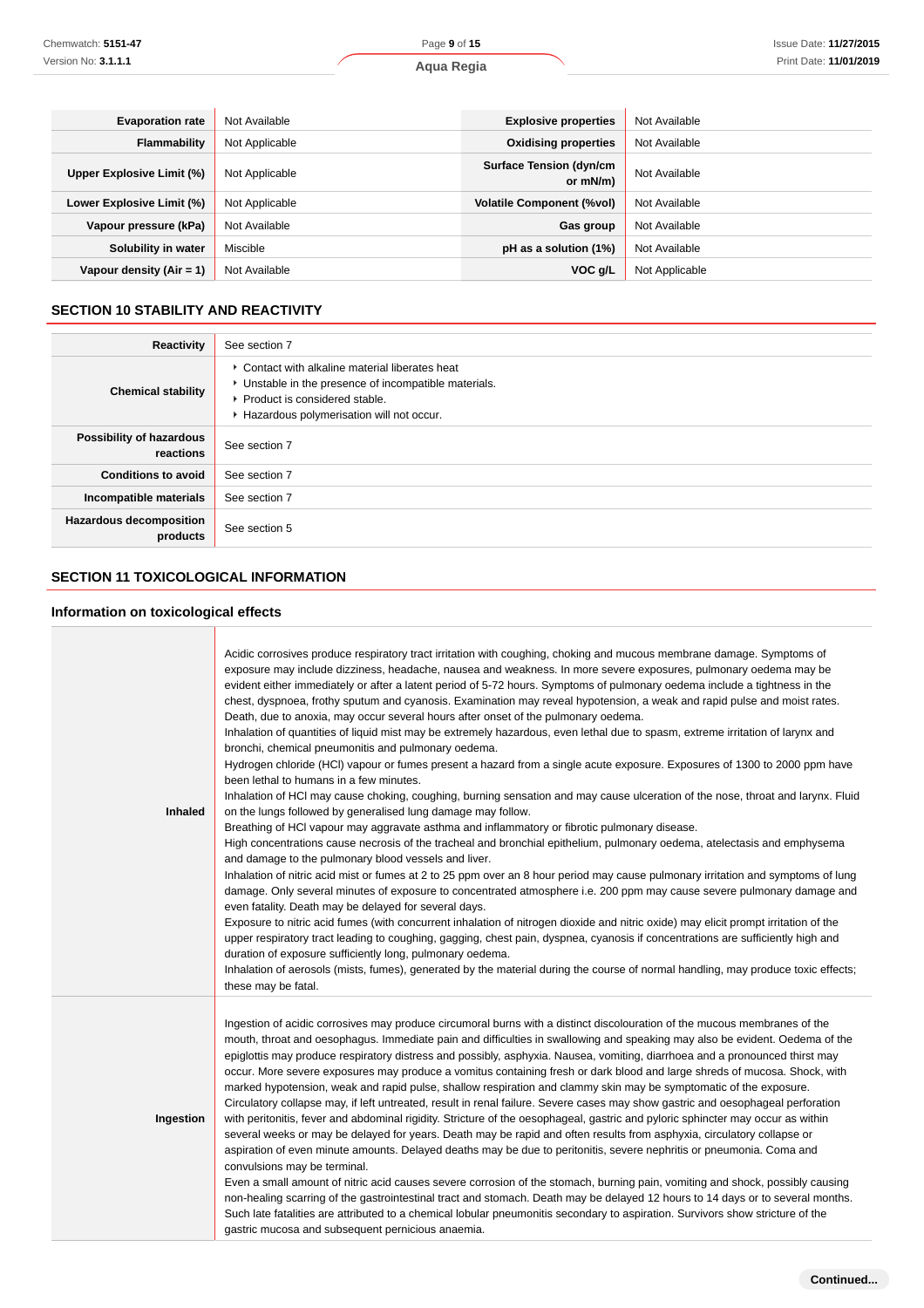| <b>Skin Contact</b> | Skin contact with acidic corrosives may result in pain and burns; these may be deep with distinct edges and may heal slowly with<br>the formation of scar tissue.<br>Open cuts, abraded or irritated skin should not be exposed to this material<br>Entry into the blood-stream through, for example, cuts, abrasions, puncture wounds or lesions, may produce systemic injury with<br>harmful effects. Examine the skin prior to the use of the material and ensure that any external damage is suitably protected.<br>Skin contact with nitric acid causes yellow discolouration of the skin, blisters and scars that may not heal. The skin may be<br>stained bright-yellow or yellowish brown due to the formation of xanthoproteic acid. Dilute solutions may harden the epithelium<br>without producing overt corrosion.                                                                                                                                                                                                                                                                                                                                                                                                                                                                                                                                                                                                                                                                                                                                                                                                                                                                                                                                                                                                                                                                                                                                                                                                                         |
|---------------------|--------------------------------------------------------------------------------------------------------------------------------------------------------------------------------------------------------------------------------------------------------------------------------------------------------------------------------------------------------------------------------------------------------------------------------------------------------------------------------------------------------------------------------------------------------------------------------------------------------------------------------------------------------------------------------------------------------------------------------------------------------------------------------------------------------------------------------------------------------------------------------------------------------------------------------------------------------------------------------------------------------------------------------------------------------------------------------------------------------------------------------------------------------------------------------------------------------------------------------------------------------------------------------------------------------------------------------------------------------------------------------------------------------------------------------------------------------------------------------------------------------------------------------------------------------------------------------------------------------------------------------------------------------------------------------------------------------------------------------------------------------------------------------------------------------------------------------------------------------------------------------------------------------------------------------------------------------------------------------------------------------------------------------------------------------|
| Eye                 | When applied to the eye(s) of animals, the material produces severe ocular lesions which are present twenty-four hours or more<br>after instillation.<br>Direct eye contact with acid corrosives may produce pain, lachrymation, photophobia and burns. Mild burns of the epithelia<br>generally recover rapidly and completely. Severe burns produce long-lasting and possible irreversible damage. The appearance<br>of the burn may not be apparent for several weeks after the initial contact. The cornea may ultimately become deeply<br>vascularised and opaque resulting in blindness.<br>Eye contact with concentrated nitric acid may give no pain, whilst diluted solution causes intense pain and both can cause<br>permanent eye damage or blindness. Burns may result in shrinkage of the eyeball, symblepharon (adhesions between tarsal and<br>bulbar conjunctivae), permanent corneal opacification, and visual impairment leading to blindness                                                                                                                                                                                                                                                                                                                                                                                                                                                                                                                                                                                                                                                                                                                                                                                                                                                                                                                                                                                                                                                                                       |
| <b>Chronic</b>      | Repeated or prolonged exposure to acids may result in the erosion of teeth, inflammatory and ulcerative changes in the mouth<br>and necrosis (rarely) of the jaw. Bronchial irritation, with cough, and frequent attacks of bronchial pneumonia may ensue.<br>Gastrointestinal disturbances may also occur. Chronic exposures may result in dermatitis and/or conjunctivitis.<br>The impact of inhaled acidic agents on the respiratory tract depends upon a number of interrelated factors. These include<br>physicochemical characteristics, e.g., gas versus aerosol; particle size (small particles can penetrate deeper into the lung); water<br>solubility (more soluble agents are more likely to be removed in the nose and mouth). Given the general lack of information on<br>the particle size of aerosols involved in occupational exposures to acids, it is difficult to identify their principal deposition site<br>within the respiratory tract. Acid mists containing particles with a diameter of up to a few micrometers will be deposited in both<br>the upper and lower airways. They are irritating to mucous epithelia, they cause dental erosion, and they produce acute effects in<br>the lungs (symptoms and changes in pulmonary function). Asthmatics appear to be at particular risk for pulmonary effects.<br>Chronic minor exposure to hydrogen chloride (HCI) vapour or fume may cause discolouration or erosion of the teeth, bleeding of<br>the nose and gums; and ulceration of the nasal mucous membranes.<br>Repeated exposures of animals to concentrations of about 34 ppm HCI produced no immediate toxic effects.<br>Workers exposed to hydrochloric acid suffered from gastritis and a number of cases of chronic bronchitis have also been<br>reported.<br>Repeated or prolonged exposure to dilute solutions of HCl may cause dermatitis.<br>Prolonged or repeated overexposure to low concentrations of nitric acid vapour may cause chronic bronchitis, corrosion of teeth,<br>even chemical pneumonitis. |

| Aqua Regia        | <b>TOXICITY</b>                                                                                                                                                                                                                 | <b>IRRITATION</b>                             |  |
|-------------------|---------------------------------------------------------------------------------------------------------------------------------------------------------------------------------------------------------------------------------|-----------------------------------------------|--|
|                   | Not Available                                                                                                                                                                                                                   | Not Available                                 |  |
|                   | <b>TOXICITY</b>                                                                                                                                                                                                                 | <b>IRRITATION</b>                             |  |
|                   | Dermal (rabbit) LD50: >5010 mg/kg <sup>[2]</sup>                                                                                                                                                                                | Eye (rabbit): 5mg/30s - mild                  |  |
| hydrochloric acid | Inhalation (rat) LC50: 780.108879 mg/l/1h <sup>[2]</sup>                                                                                                                                                                        | Eye: adverse effect observed (irritating)[1]  |  |
|                   | Oral (rat) LD50: =700 mg/kg <sup>[2]</sup>                                                                                                                                                                                      | Skin: adverse effect observed (corrosive)[1]  |  |
|                   |                                                                                                                                                                                                                                 | Skin: adverse effect observed (irritating)[1] |  |
|                   | <b>TOXICITY</b>                                                                                                                                                                                                                 | <b>IRRITATION</b>                             |  |
| nitric acid       | 50500 mg/kg <sup>[2]</sup>                                                                                                                                                                                                      | Eye: adverse effect observed (irritating)[1]  |  |
|                   | Inhalation (rat) LC50: 0.13 mg/l/4h <sup>[2]</sup>                                                                                                                                                                              | Skin: adverse effect observed (corrosive)[1]  |  |
| Legend:           | 1. Value obtained from Europe ECHA Registered Substances - Acute toxicity 2.* Value obtained from manufacturer's SDS.<br>Unless otherwise specified data extracted from RTECS - Register of Toxic Effect of chemical Substances |                                               |  |

| <b>HYDROCHLORIC ACID</b> | No significant acute toxicological data identified in literature search.<br>The material may be irritating to the eye, with prolonged contact causing inflammation. Repeated or prolonged exposure to<br>irritants may produce conjunctivitis.<br>The substance is classified by IARC as Group 3:<br><b>NOT</b> classifiable as to its carcinogenicity to humans.<br>Evidence of carcinogenicity may be inadequate or limited in animal testing.                                                                 |
|--------------------------|------------------------------------------------------------------------------------------------------------------------------------------------------------------------------------------------------------------------------------------------------------------------------------------------------------------------------------------------------------------------------------------------------------------------------------------------------------------------------------------------------------------|
| <b>NITRIC ACID</b>       | The material may produce severe irritation to the eye causing pronounced inflammation. Repeated or prolonged exposure to<br>irritants may produce conjunctivitis.<br>The material may produce respiratory tract irritation. Symptoms of pulmonary irritation may include coughing, wheezing,<br>laryngitis, shortness of breath, headache, nausea, and a burning sensation.<br>Unlike most organs, the lung can respond to a chemical insult or a chemical agent, by first removing or neutralising the irritant |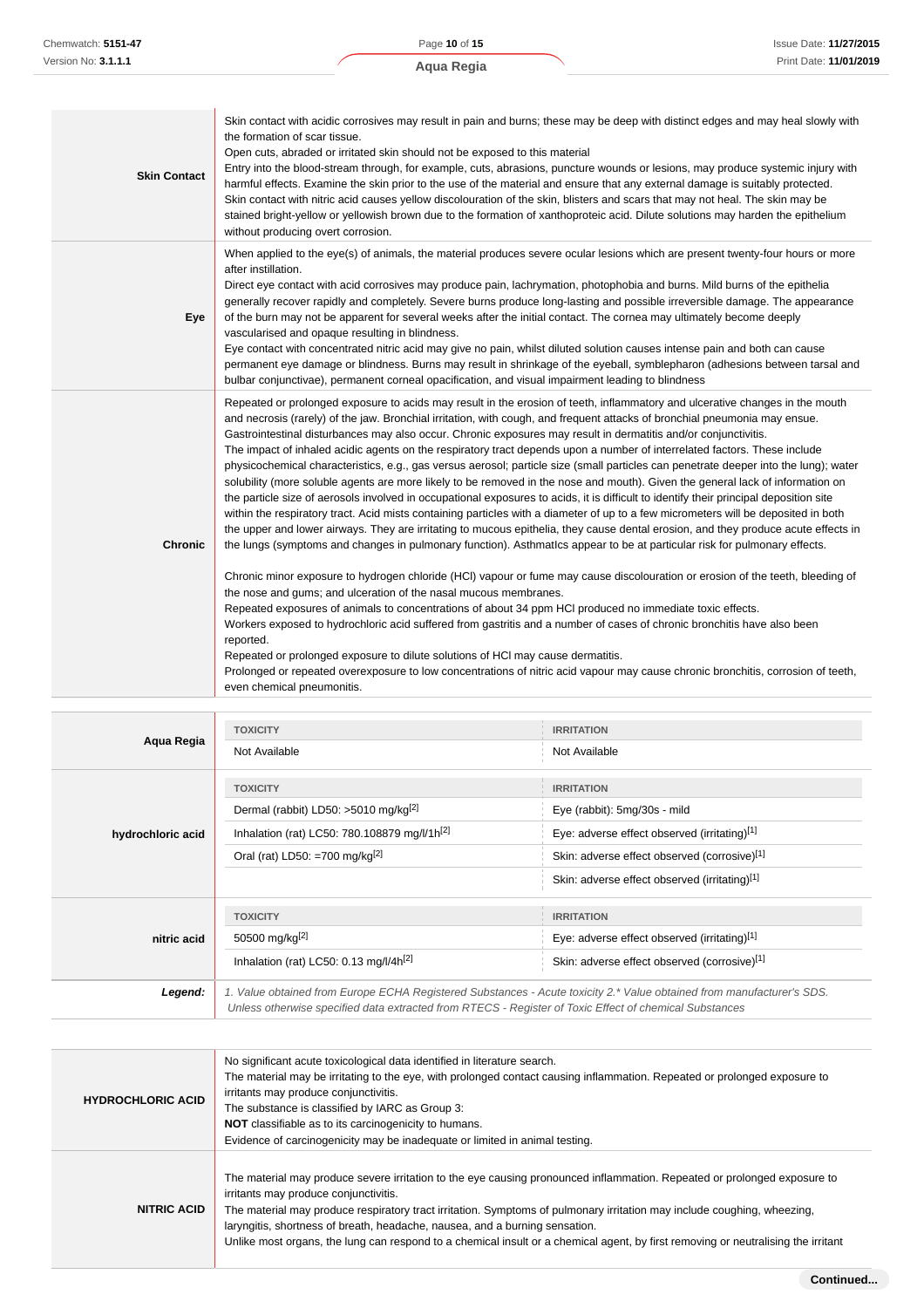Page **11** of **15**

|                                                      | and then repairing the damage (inflammation of the lungs may be a consequence).                                                                                                                                                                                                                                                                                                                                                                                                                                                                                                                                                                                                                                                                                                                                                                                                                                                                                                                                                                                                                                                                                                                                                                                                                                                                                                                                                                                                                                                                                                                                                                                                                                                                                                                                                                                                                                                                                                                                                                                                                                                                                                                                                                                                                                                                                                                                                                                                               |                                 |   |  |
|------------------------------------------------------|-----------------------------------------------------------------------------------------------------------------------------------------------------------------------------------------------------------------------------------------------------------------------------------------------------------------------------------------------------------------------------------------------------------------------------------------------------------------------------------------------------------------------------------------------------------------------------------------------------------------------------------------------------------------------------------------------------------------------------------------------------------------------------------------------------------------------------------------------------------------------------------------------------------------------------------------------------------------------------------------------------------------------------------------------------------------------------------------------------------------------------------------------------------------------------------------------------------------------------------------------------------------------------------------------------------------------------------------------------------------------------------------------------------------------------------------------------------------------------------------------------------------------------------------------------------------------------------------------------------------------------------------------------------------------------------------------------------------------------------------------------------------------------------------------------------------------------------------------------------------------------------------------------------------------------------------------------------------------------------------------------------------------------------------------------------------------------------------------------------------------------------------------------------------------------------------------------------------------------------------------------------------------------------------------------------------------------------------------------------------------------------------------------------------------------------------------------------------------------------------------|---------------------------------|---|--|
|                                                      | The repair process (which initially developed to protect mammalian lungs from foreign matter and antigens) may, however, cause<br>further damage to the lungs (fibrosis for example) when activated by hazardous chemicals. Often, this results in an impairment of<br>gas exchange, the primary function of the lungs. Therefore prolonged exposure to respiratory irritants may cause sustained<br>breathing difficulties.                                                                                                                                                                                                                                                                                                                                                                                                                                                                                                                                                                                                                                                                                                                                                                                                                                                                                                                                                                                                                                                                                                                                                                                                                                                                                                                                                                                                                                                                                                                                                                                                                                                                                                                                                                                                                                                                                                                                                                                                                                                                  |                                 |   |  |
|                                                      | The material may produce severe skin irritation after prolonged or repeated exposure, and may produce a contact dermatitis<br>(nonallergic). This form of dermatitis is often characterised by skin redness (erythema) thickening of the epidermis.<br>Histologically there may be intercellular oedema of the spongy layer (spongiosis) and intracellular oedema of the epidermis.<br>Prolonged contact is unlikely, given the severity of response, but repeated exposures may produce severe ulceration.<br>Oral (?) LD50: 50-500 mg/kg * [Various Manufacturers]                                                                                                                                                                                                                                                                                                                                                                                                                                                                                                                                                                                                                                                                                                                                                                                                                                                                                                                                                                                                                                                                                                                                                                                                                                                                                                                                                                                                                                                                                                                                                                                                                                                                                                                                                                                                                                                                                                                          |                                 |   |  |
| <b>HYDROCHLORIC ACID &amp;</b><br><b>NITRIC ACID</b> | Asthma-like symptoms may continue for months or even years after exposure to the material ceases. This may be due to a<br>non-allergenic condition known as reactive airways dysfunction syndrome (RADS) which can occur following exposure to high<br>levels of highly irritating compound. Key criteria for the diagnosis of RADS include the absence of preceding respiratory disease,<br>in a non-atopic individual, with abrupt onset of persistent asthma-like symptoms within minutes to hours of a documented<br>exposure to the irritant. A reversible airflow pattern, on spirometry, with the presence of moderate to severe bronchial<br>hyperreactivity on methacholine challenge testing and the lack of minimal lymphocytic inflammation, without eosinophilia, have<br>also been included in the criteria for diagnosis of RADS. RADS (or asthma) following an irritating inhalation is an infrequent<br>disorder with rates related to the concentration of and duration of exposure to the irritating substance. Industrial bronchitis, on the<br>other hand, is a disorder that occurs as result of exposure due to high concentrations of irritating substance (often particulate in<br>nature) and is completely reversible after exposure ceases. The disorder is characterised by dyspnea, cough and mucus<br>production.<br>for acid mists, aerosols, vapours<br>Data from assays for genotoxic activity in vitro suggest that eukaryotic cells are susceptible to genetic damage when the pH falls<br>to about 6.5. Cells from the respiratory tract have not been examined in this respect. Mucous secretion may protect the cells of<br>the airways from direct exposure to inhaled acidic mists, just as mucous plays an important role in protecting the gastric<br>epithelium from its auto-secreted hydrochloric acid. In considering whether pH itself induces genotoxic events in vivo in the<br>respiratory system, comparison should be made with the human stomach, in which gastric juice may be at pH 1-2 under fasting<br>or nocturnal conditions, and with the human urinary bladder, in which the pH of urine can range from $< 5$ to $> 7$ and normally<br>averages 6.2. Furthermore, exposures to low pH in vivo differ from exposures in vitro in that, in vivo, only a portion of the cell<br>surface is subjected to the adverse conditions, so that perturbation of intracellular homeostasis may be maintained more readily<br>than in vitro. |                                 |   |  |
| <b>Acute Toxicity</b>                                | ✔                                                                                                                                                                                                                                                                                                                                                                                                                                                                                                                                                                                                                                                                                                                                                                                                                                                                                                                                                                                                                                                                                                                                                                                                                                                                                                                                                                                                                                                                                                                                                                                                                                                                                                                                                                                                                                                                                                                                                                                                                                                                                                                                                                                                                                                                                                                                                                                                                                                                                             | Carcinogenicity                 | × |  |
| <b>Skin Irritation/Corrosion</b>                     | ✔                                                                                                                                                                                                                                                                                                                                                                                                                                                                                                                                                                                                                                                                                                                                                                                                                                                                                                                                                                                                                                                                                                                                                                                                                                                                                                                                                                                                                                                                                                                                                                                                                                                                                                                                                                                                                                                                                                                                                                                                                                                                                                                                                                                                                                                                                                                                                                                                                                                                                             | Reproductivity                  | × |  |
| <b>Serious Eye</b><br>Damage/Irritation              | ✔                                                                                                                                                                                                                                                                                                                                                                                                                                                                                                                                                                                                                                                                                                                                                                                                                                                                                                                                                                                                                                                                                                                                                                                                                                                                                                                                                                                                                                                                                                                                                                                                                                                                                                                                                                                                                                                                                                                                                                                                                                                                                                                                                                                                                                                                                                                                                                                                                                                                                             | <b>STOT - Single Exposure</b>   | × |  |
| <b>Respiratory or Skin</b><br>sensitisation          | ×                                                                                                                                                                                                                                                                                                                                                                                                                                                                                                                                                                                                                                                                                                                                                                                                                                                                                                                                                                                                                                                                                                                                                                                                                                                                                                                                                                                                                                                                                                                                                                                                                                                                                                                                                                                                                                                                                                                                                                                                                                                                                                                                                                                                                                                                                                                                                                                                                                                                                             | <b>STOT - Repeated Exposure</b> | × |  |
| <b>Mutagenicity</b>                                  | ×                                                                                                                                                                                                                                                                                                                                                                                                                                                                                                                                                                                                                                                                                                                                                                                                                                                                                                                                                                                                                                                                                                                                                                                                                                                                                                                                                                                                                                                                                                                                                                                                                                                                                                                                                                                                                                                                                                                                                                                                                                                                                                                                                                                                                                                                                                                                                                                                                                                                                             | <b>Aspiration Hazard</b>        | × |  |

## **SECTION 12 ECOLOGICAL INFORMATION**

#### **Toxicity**

|                   | <b>ENDPOINT</b>  | <b>TEST DURATION (HR)</b> | <b>SPECIES</b>                | <b>VALUE</b>     | <b>SOURCE</b>           |
|-------------------|------------------|---------------------------|-------------------------------|------------------|-------------------------|
| Aqua Regia        | Not<br>Available | Not Available             | Not Available                 | Not<br>Available | <b>Not</b><br>Available |
|                   | <b>ENDPOINT</b>  | <b>TEST DURATION (HR)</b> | <b>SPECIES</b>                | <b>VALUE</b>     | <b>SOURCE</b>           |
| hydrochloric acid | LC50             | 96                        | Fish                          | 70.057mg/L       | 3                       |
|                   | <b>EC50</b>      | 96                        | Algae or other aquatic plants | 344.947mg/L      | 3                       |
|                   | <b>NOEC</b>      | 0.08                      | Fish                          | 10mg/L           | 4                       |
|                   | <b>ENDPOINT</b>  | <b>TEST DURATION (HR)</b> | <b>SPECIES</b>                | <b>VALUE</b>     | <b>SOURCE</b>           |
|                   | LC50             | 96                        | Fish                          | 1-354mg/L        | $\overline{2}$          |
| nitric acid       | <b>EC50</b>      | 48                        | Crustacea                     | 490mg/L          | $\overline{2}$          |
|                   | <b>NOEC</b>      | 720                       | Fish                          | 58mg/L           | $\frac{1}{2}$           |

**Legend:** Extracted from 1. IUCLID Toxicity Data 2. Europe ECHA Registered Substances - Ecotoxicological Information - Aquatic Toxicity 3. EPIWIN Suite V3.12 (QSAR) - Aquatic Toxicity Data (Estimated) 4. US EPA, Ecotox database - Aquatic Toxicity Data 5.

Legend:  $\mathsf{X}$  - Data either not available or does not fill the criteria for classification

 $\blacktriangleright$  – Data available to make classification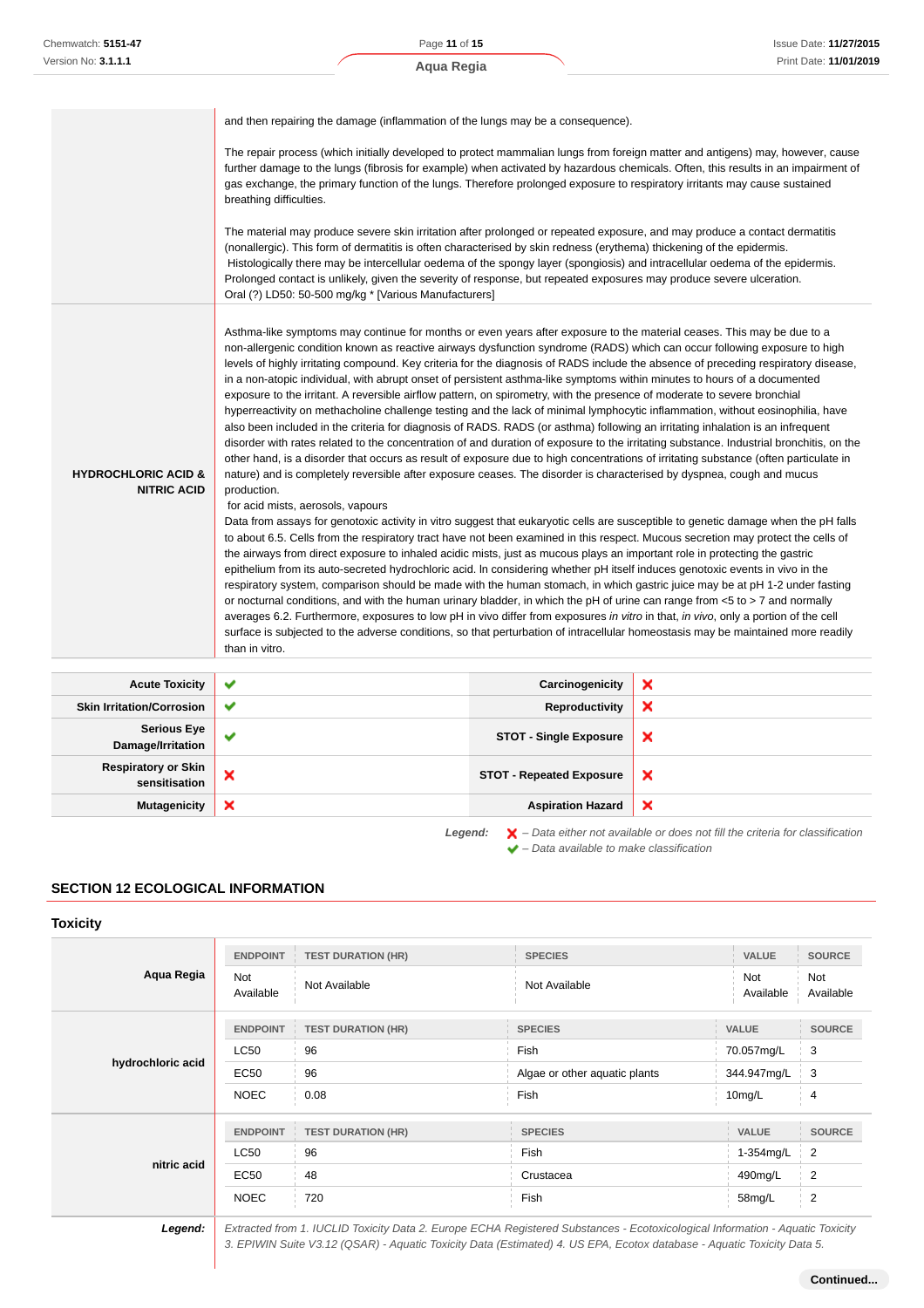#### **Ecotoxicity:**

| Ingredient        | Persistence: Water/Soil | Persistence: Air |
|-------------------|-------------------------|------------------|
| hvdrochloric acid | LOW                     | LOW              |

#### **Bioaccumulative potential**

| Ingredient        | <b>Bioaccumulation</b>   |
|-------------------|--------------------------|
| hydrochloric acid | LOW (LogKOW = $0.5392$ ) |
|                   |                          |

#### **Mobility in soil**

| Ingredient        | <b>Mobility</b>     |
|-------------------|---------------------|
| hvdrochloric acid | LOW (KOC = $14.3$ ) |

# **SECTION 13 DISPOSAL CONSIDERATIONS**

#### **Waste treatment methods**

| Chemwatch: 5151-47                                                                                   | Page 12 of 15                                                                                                                                                                                                                                                                                                                                                                                                                                                                                                                                                                                                                                                                                                                                                                                                                                                                                                                                                                                                                                                                                                                                                                                                                                                                                                                                                                                                                                                                                                                                                                                                                                                                                                                                                                                                                                                                                                                                                                                                                                                                                                                                                                                                                 | <b>Issue Date: 11/27/20</b>                                                                                                      |
|------------------------------------------------------------------------------------------------------|-------------------------------------------------------------------------------------------------------------------------------------------------------------------------------------------------------------------------------------------------------------------------------------------------------------------------------------------------------------------------------------------------------------------------------------------------------------------------------------------------------------------------------------------------------------------------------------------------------------------------------------------------------------------------------------------------------------------------------------------------------------------------------------------------------------------------------------------------------------------------------------------------------------------------------------------------------------------------------------------------------------------------------------------------------------------------------------------------------------------------------------------------------------------------------------------------------------------------------------------------------------------------------------------------------------------------------------------------------------------------------------------------------------------------------------------------------------------------------------------------------------------------------------------------------------------------------------------------------------------------------------------------------------------------------------------------------------------------------------------------------------------------------------------------------------------------------------------------------------------------------------------------------------------------------------------------------------------------------------------------------------------------------------------------------------------------------------------------------------------------------------------------------------------------------------------------------------------------------|----------------------------------------------------------------------------------------------------------------------------------|
| Version No: 3.1.1.1                                                                                  | Aqua Regia                                                                                                                                                                                                                                                                                                                                                                                                                                                                                                                                                                                                                                                                                                                                                                                                                                                                                                                                                                                                                                                                                                                                                                                                                                                                                                                                                                                                                                                                                                                                                                                                                                                                                                                                                                                                                                                                                                                                                                                                                                                                                                                                                                                                                    | Print Date: 11/01/20                                                                                                             |
|                                                                                                      | ECETOC Aquatic Hazard Assessment Data 6. NITE (Japan) - Bioconcentration Data 7. METI (Japan) - Bioconcentration Data 8.                                                                                                                                                                                                                                                                                                                                                                                                                                                                                                                                                                                                                                                                                                                                                                                                                                                                                                                                                                                                                                                                                                                                                                                                                                                                                                                                                                                                                                                                                                                                                                                                                                                                                                                                                                                                                                                                                                                                                                                                                                                                                                      |                                                                                                                                  |
|                                                                                                      | Vendor Data                                                                                                                                                                                                                                                                                                                                                                                                                                                                                                                                                                                                                                                                                                                                                                                                                                                                                                                                                                                                                                                                                                                                                                                                                                                                                                                                                                                                                                                                                                                                                                                                                                                                                                                                                                                                                                                                                                                                                                                                                                                                                                                                                                                                                   |                                                                                                                                  |
| Very toxic to aquatic organisms.<br>equipment or disposing of equipment wash-waters.<br>Ecotoxicity: | Do NOT allow product to come in contact with surface waters or to intertidal areas below the mean high water mark. Do not contaminate water when cleaning<br>Wastes resulting from use of the product must be disposed of on site or at approved waste sites.                                                                                                                                                                                                                                                                                                                                                                                                                                                                                                                                                                                                                                                                                                                                                                                                                                                                                                                                                                                                                                                                                                                                                                                                                                                                                                                                                                                                                                                                                                                                                                                                                                                                                                                                                                                                                                                                                                                                                                 |                                                                                                                                  |
| <b>DO NOT</b> discharge into sewer or waterways.                                                     | The tolerance of water organisms towards pH margin and variation is diverse. Recommended pH values for test species listed in OECD guidelines are between<br>6.0 and almost 9. Acute testing with fish showed 96h-LC50 at about pH 3.5<br>Prevent, by any means available, spillage from entering drains or water courses.                                                                                                                                                                                                                                                                                                                                                                                                                                                                                                                                                                                                                                                                                                                                                                                                                                                                                                                                                                                                                                                                                                                                                                                                                                                                                                                                                                                                                                                                                                                                                                                                                                                                                                                                                                                                                                                                                                    |                                                                                                                                  |
| <b>Persistence and degradability</b>                                                                 |                                                                                                                                                                                                                                                                                                                                                                                                                                                                                                                                                                                                                                                                                                                                                                                                                                                                                                                                                                                                                                                                                                                                                                                                                                                                                                                                                                                                                                                                                                                                                                                                                                                                                                                                                                                                                                                                                                                                                                                                                                                                                                                                                                                                                               |                                                                                                                                  |
| Ingredient                                                                                           | <b>Persistence: Water/Soil</b>                                                                                                                                                                                                                                                                                                                                                                                                                                                                                                                                                                                                                                                                                                                                                                                                                                                                                                                                                                                                                                                                                                                                                                                                                                                                                                                                                                                                                                                                                                                                                                                                                                                                                                                                                                                                                                                                                                                                                                                                                                                                                                                                                                                                | <b>Persistence: Air</b>                                                                                                          |
| hydrochloric acid                                                                                    | LOW                                                                                                                                                                                                                                                                                                                                                                                                                                                                                                                                                                                                                                                                                                                                                                                                                                                                                                                                                                                                                                                                                                                                                                                                                                                                                                                                                                                                                                                                                                                                                                                                                                                                                                                                                                                                                                                                                                                                                                                                                                                                                                                                                                                                                           | LOW                                                                                                                              |
| <b>Bioaccumulative potential</b>                                                                     |                                                                                                                                                                                                                                                                                                                                                                                                                                                                                                                                                                                                                                                                                                                                                                                                                                                                                                                                                                                                                                                                                                                                                                                                                                                                                                                                                                                                                                                                                                                                                                                                                                                                                                                                                                                                                                                                                                                                                                                                                                                                                                                                                                                                                               |                                                                                                                                  |
| Ingredient                                                                                           | <b>Bioaccumulation</b>                                                                                                                                                                                                                                                                                                                                                                                                                                                                                                                                                                                                                                                                                                                                                                                                                                                                                                                                                                                                                                                                                                                                                                                                                                                                                                                                                                                                                                                                                                                                                                                                                                                                                                                                                                                                                                                                                                                                                                                                                                                                                                                                                                                                        |                                                                                                                                  |
| hydrochloric acid                                                                                    | LOW (LogKOW = $0.5392$ )                                                                                                                                                                                                                                                                                                                                                                                                                                                                                                                                                                                                                                                                                                                                                                                                                                                                                                                                                                                                                                                                                                                                                                                                                                                                                                                                                                                                                                                                                                                                                                                                                                                                                                                                                                                                                                                                                                                                                                                                                                                                                                                                                                                                      |                                                                                                                                  |
| <b>Mobility in soil</b>                                                                              |                                                                                                                                                                                                                                                                                                                                                                                                                                                                                                                                                                                                                                                                                                                                                                                                                                                                                                                                                                                                                                                                                                                                                                                                                                                                                                                                                                                                                                                                                                                                                                                                                                                                                                                                                                                                                                                                                                                                                                                                                                                                                                                                                                                                                               |                                                                                                                                  |
| Ingredient                                                                                           | <b>Mobility</b>                                                                                                                                                                                                                                                                                                                                                                                                                                                                                                                                                                                                                                                                                                                                                                                                                                                                                                                                                                                                                                                                                                                                                                                                                                                                                                                                                                                                                                                                                                                                                                                                                                                                                                                                                                                                                                                                                                                                                                                                                                                                                                                                                                                                               |                                                                                                                                  |
| hydrochloric acid                                                                                    | LOW (KOC = $14.3$ )                                                                                                                                                                                                                                                                                                                                                                                                                                                                                                                                                                                                                                                                                                                                                                                                                                                                                                                                                                                                                                                                                                                                                                                                                                                                                                                                                                                                                                                                                                                                                                                                                                                                                                                                                                                                                                                                                                                                                                                                                                                                                                                                                                                                           |                                                                                                                                  |
| Waste treatment methods                                                                              | Containers may still present a chemical hazard/ danger when empty.                                                                                                                                                                                                                                                                                                                                                                                                                                                                                                                                                                                                                                                                                                                                                                                                                                                                                                                                                                                                                                                                                                                                                                                                                                                                                                                                                                                                                                                                                                                                                                                                                                                                                                                                                                                                                                                                                                                                                                                                                                                                                                                                                            |                                                                                                                                  |
| <b>Product / Packaging</b><br>disposal                                                               | ▶ Return to supplier for reuse/ recycling if possible.<br>Otherwise:<br>If container can not be cleaned sufficiently well to ensure that residuals do not remain or if the container cannot be used to<br>store the same product, then puncture containers, to prevent re-use, and bury at an authorised landfill.<br>▶ Where possible retain label warnings and SDS and observe all notices pertaining to the product.<br>Legislation addressing waste disposal requirements may differ by country, state and/ or territory. Each user must refer to laws<br>operating in their area. In some areas, certain wastes must be tracked.<br>A Hierarchy of Controls seems to be common - the user should investigate:<br>▶ Reduction<br>▶ Reuse<br>▶ Recycling<br>▶ Disposal (if all else fails)<br>This material may be recycled if unused, or if it has not been contaminated so as to make it unsuitable for its intended use. If it<br>has been contaminated, it may be possible to reclaim the product by filtration, distillation or some other means. Shelf life<br>considerations should also be applied in making decisions of this type. Note that properties of a material may change in use, and<br>recycling or reuse may not always be appropriate.<br>DO NOT allow wash water from cleaning or process equipment to enter drains.<br>It may be necessary to collect all wash water for treatment before disposal.<br>If In all cases disposal to sewer may be subject to local laws and regulations and these should be considered first.<br>▶ Where in doubt contact the responsible authority.<br>Recycle wherever possible.<br>treatment or disposal facility can be identified.<br>► Treat and neutralise at an approved treatment plant. Treatment should involve: Neutralisation with soda-ash or soda-lime<br>followed by: burial in a land-fill specifically licensed to accept chemical and / or pharmaceutical wastes or Incineration in a<br>licensed apparatus (after admixture with suitable combustible material).<br>▶ Decontaminate empty containers with 5% aqueous sodium hydroxide or soda ash, followed by water. Observe all label<br>safeguards until containers are cleaned and destroyed. | ▶ Consult manufacturer for recycling options or consult local or regional waste management authority for disposal if no suitable |
| SECTION 14 TRANSPORT INFORMATION                                                                     |                                                                                                                                                                                                                                                                                                                                                                                                                                                                                                                                                                                                                                                                                                                                                                                                                                                                                                                                                                                                                                                                                                                                                                                                                                                                                                                                                                                                                                                                                                                                                                                                                                                                                                                                                                                                                                                                                                                                                                                                                                                                                                                                                                                                                               |                                                                                                                                  |
|                                                                                                      |                                                                                                                                                                                                                                                                                                                                                                                                                                                                                                                                                                                                                                                                                                                                                                                                                                                                                                                                                                                                                                                                                                                                                                                                                                                                                                                                                                                                                                                                                                                                                                                                                                                                                                                                                                                                                                                                                                                                                                                                                                                                                                                                                                                                                               |                                                                                                                                  |
| <b>Labels Required</b>                                                                               |                                                                                                                                                                                                                                                                                                                                                                                                                                                                                                                                                                                                                                                                                                                                                                                                                                                                                                                                                                                                                                                                                                                                                                                                                                                                                                                                                                                                                                                                                                                                                                                                                                                                                                                                                                                                                                                                                                                                                                                                                                                                                                                                                                                                                               |                                                                                                                                  |

#### **SECTION 14 TRANSPORT INFORMATION**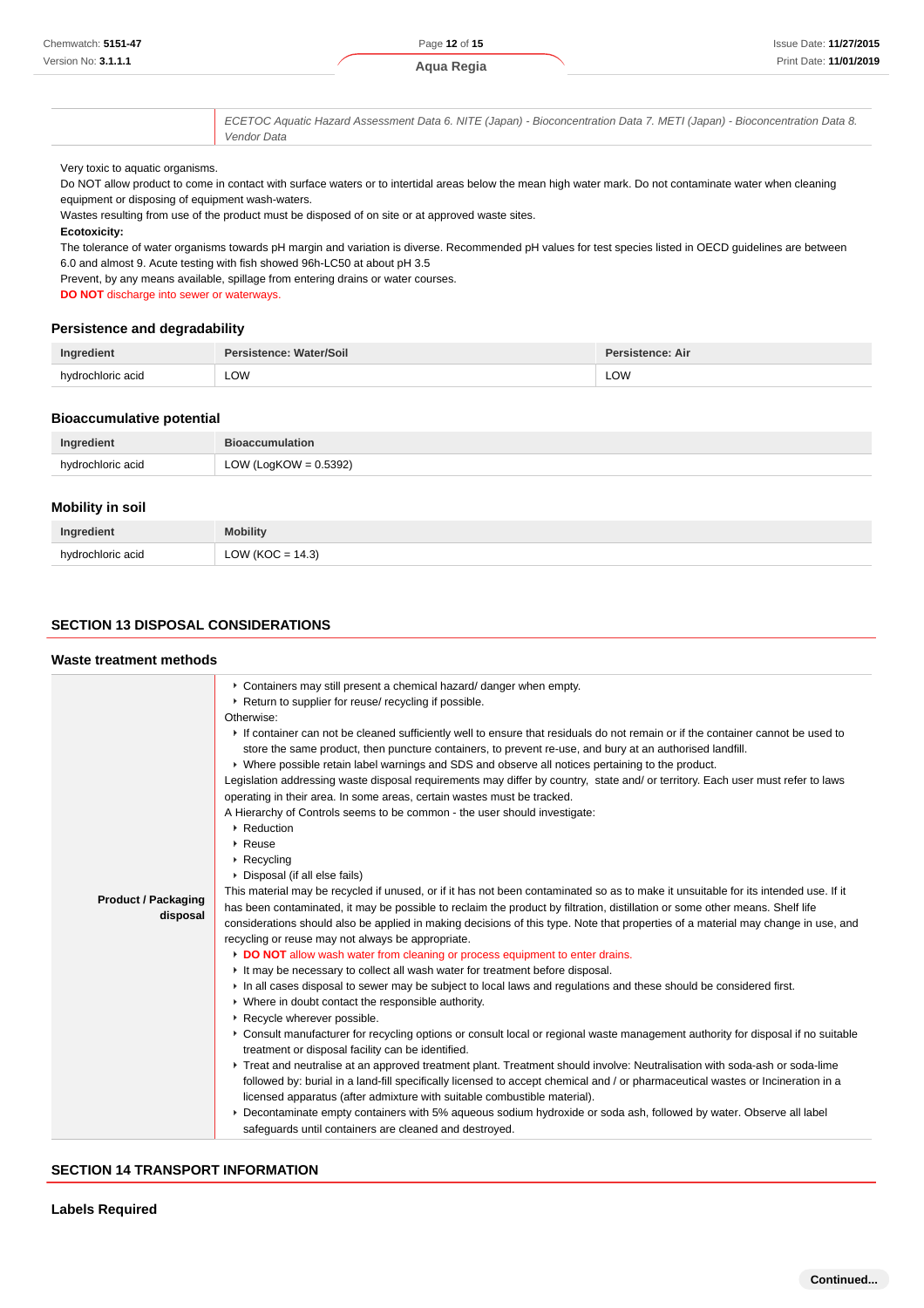| Chemwatch: 5151-47<br>Version No: 3.1.1.1 | Page 13 of 15<br>Aqua Regia | Issue Date: 11/27/2015<br>Print Date: 11/01/2019 |  |
|-------------------------------------------|-----------------------------|--------------------------------------------------|--|
| 应贷                                        |                             |                                                  |  |
| <b>Marine Pollutant</b>                   |                             |                                                  |  |

**Land transport (ADG)**

**HAZCHEM** 2X

 $\pm 2$ 

| $\sim$ $\sim$                   |                                                      |  |
|---------------------------------|------------------------------------------------------|--|
| <b>UN number</b>                | 1760                                                 |  |
| UN proper shipping name         | CORROSIVE LIQUID, N.O.S.                             |  |
| Transport hazard class(es)      | 8<br>Class<br>Subrisk<br>Not Applicable              |  |
| Packing group                   | Ш                                                    |  |
| <b>Environmental hazard</b>     | Environmentally hazardous                            |  |
| Special precautions for<br>user | Special provisions<br>274<br>Limited quantity<br>1 L |  |

# **Air transport (ICAO-IATA / DGR)**

| <b>UN number</b>                | 1760                                                             |                                                           |                |  |
|---------------------------------|------------------------------------------------------------------|-----------------------------------------------------------|----------------|--|
| UN proper shipping name         | Corrosive liquid, n.o.s. *                                       |                                                           |                |  |
| Transport hazard class(es)      | <b>ICAO/IATA Class</b><br>ICAO / IATA Subrisk<br><b>ERG Code</b> | 8<br>Not Applicable<br>8L                                 |                |  |
| Packing group                   | Ш                                                                |                                                           |                |  |
| <b>Environmental hazard</b>     | Environmentally hazardous                                        |                                                           |                |  |
|                                 | Special provisions                                               |                                                           | A3 A803        |  |
|                                 | Cargo Only Packing Instructions                                  |                                                           | 855            |  |
|                                 | Cargo Only Maximum Qty / Pack                                    |                                                           | 30L            |  |
| Special precautions for<br>user | Passenger and Cargo Packing Instructions                         |                                                           | 851            |  |
|                                 | Passenger and Cargo Maximum Qty / Pack                           |                                                           | 1 <sub>L</sub> |  |
|                                 |                                                                  | Passenger and Cargo Limited Quantity Packing Instructions | Y840           |  |
|                                 | Passenger and Cargo Limited Maximum Qty / Pack                   |                                                           | 0.5L           |  |

# **Sea transport (IMDG-Code / GGVSee)**

| <b>UN number</b>                | 1760                                                                                                         |  |  |
|---------------------------------|--------------------------------------------------------------------------------------------------------------|--|--|
| UN proper shipping name         | CORROSIVE LIQUID, N.O.S.                                                                                     |  |  |
| Transport hazard class(es)      | <b>IMDG Class</b><br>8<br><b>IMDG Subrisk</b><br>Not Applicable                                              |  |  |
| Packing group                   | Ш                                                                                                            |  |  |
| <b>Environmental hazard</b>     | <b>Marine Pollutant</b>                                                                                      |  |  |
| Special precautions for<br>user | $F-A$ , S-B<br><b>EMS Number</b><br>Special provisions<br>274<br><b>Limited Quantities</b><br>1 <sub>L</sub> |  |  |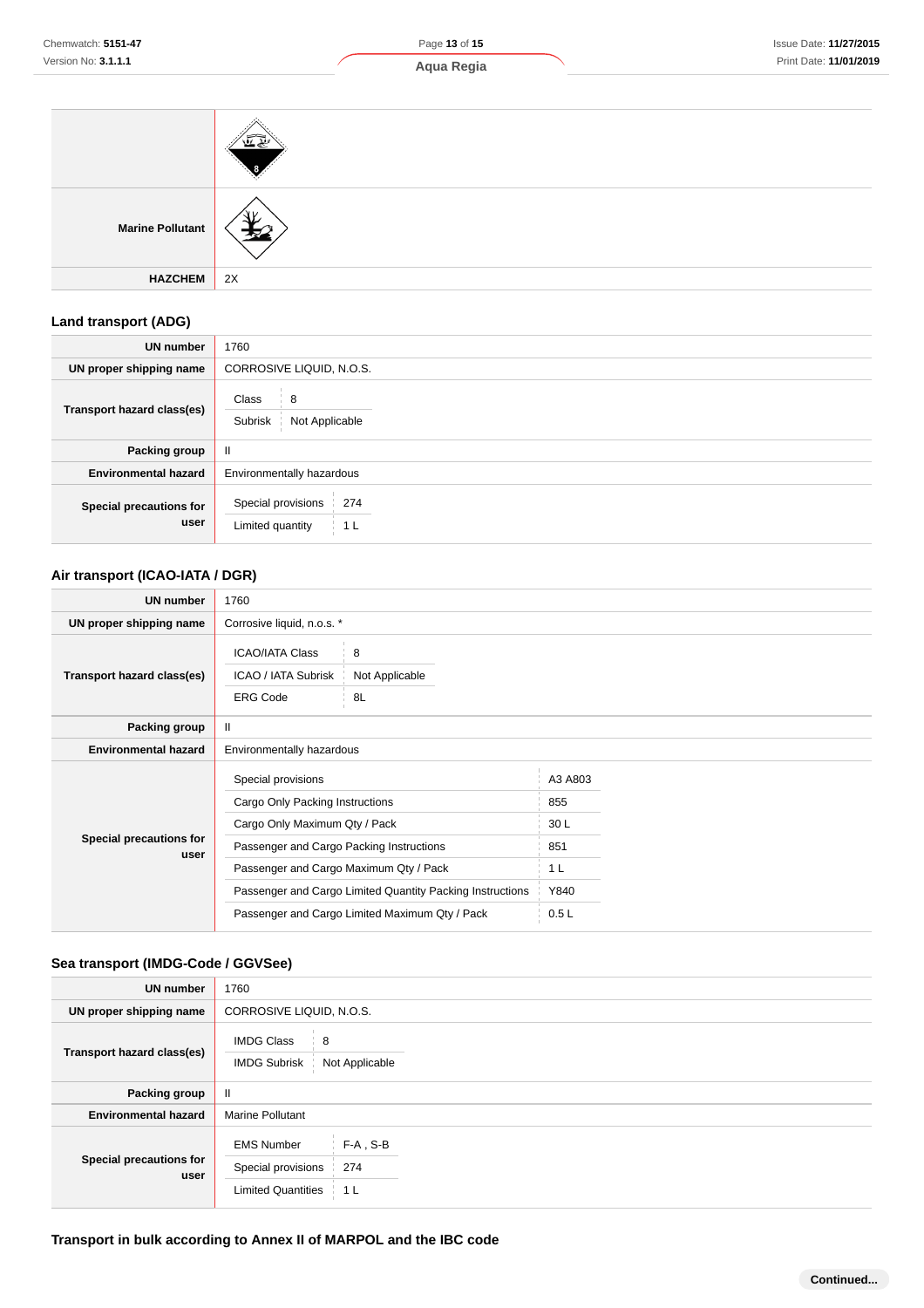Not Applicable

#### **SECTION 15 REGULATORY INFORMATION**

#### **Safety, health and environmental regulations / legislation specific for the substance or mixture**

#### **HYDROCHLORIC ACID IS FOUND ON THE FOLLOWING REGULATORY LISTS**

Australia Dangerous Goods Code (ADG Code) - Dangerous Goods List Australia Dangerous Goods Code (ADG Code) - List of Emergency Action Codes

#### Australia Exposure Standards

Australia Hazardous Chemical Information System (HCIS) - Hazardous Chemicals

Australia Inventory of Chemical Substances (AICS)

Australia Standard for the Uniform Scheduling of Medicines and Poisons (SUSMP) - Schedule 5

Australia Standard for the Uniform Scheduling of Medicines and Poisons (SUSMP) - Schedule 6

GESAMP/EHS Composite List - GESAMP Hazard Profiles

#### **NITRIC ACID IS FOUND ON THE FOLLOWING REGULATORY LISTS**

Australia Dangerous Goods Code (ADG Code) - Dangerous Goods List Australia Dangerous Goods Code (ADG Code) - List of Emergency Action Codes

Australia Exposure Standards

Australia Hazardous Chemical Information System (HCIS) - Hazardous Chemicals

Australia Inventory of Chemical Substances (AICS)

Australia Standard for the Uniform Scheduling of Medicines and Poisons (SUSMP) - Schedule 5

Australia Standard for the Uniform Scheduling of Medicines and Poisons (SUSMP) - Schedule 6

| IMO IBC Code Chapter 17: Summary of minimum requirements                                                                                                                                      |
|-----------------------------------------------------------------------------------------------------------------------------------------------------------------------------------------------|
| IMO MARPOL (Annex II) - List of Noxious Liquid Substances Carried in Bulk                                                                                                                     |
| IMO Provisional Categorization of Liquid Substances - List 3: (Trade-named)<br>mixtures containing at least 99% by weight of components already assessed<br>by IMO, presenting safety hazards |
| International Agency for Research on Cancer (IARC) - Agents Classified by<br>the IARC Monographs                                                                                              |
| International Air Transport Association (IATA) Dangerous Goods Regulations                                                                                                                    |
| International Maritime Dangerous Goods Requirements (IMDG Code)                                                                                                                               |
| International Maritime Dangerous Goods Requirements (IMDG Code) -                                                                                                                             |

Goods Forbidden for Transport United Nations Recommendations on the Transport of Dangerous Goods Model Regulations

GESAMP/EHS Composite List - GESAMP Hazard Profiles IMO IBC Code Chapter 17: Summary of minimum requirements IMO MARPOL (Annex II) - List of Noxious Liquid Substances Carried in Bulk International Air Transport Association (IATA) Dangerous Goods Regulations International Maritime Dangerous Goods Requirements (IMDG Code) United Nations Recommendations on the Transport of Dangerous Goods Model Regulations

#### **National Inventory Status**

| <b>National Inventory</b>               | <b>Status</b>                                                                                                                                                                                               |  |  |
|-----------------------------------------|-------------------------------------------------------------------------------------------------------------------------------------------------------------------------------------------------------------|--|--|
| Australia - AICS                        | Yes                                                                                                                                                                                                         |  |  |
| Canada - DSL                            | Yes                                                                                                                                                                                                         |  |  |
| Canada - NDSL                           | No (hydrochloric acid; nitric acid)                                                                                                                                                                         |  |  |
| China - IECSC                           | Yes                                                                                                                                                                                                         |  |  |
| Europe - EINEC / ELINCS /<br><b>NLP</b> | Yes                                                                                                                                                                                                         |  |  |
| Japan - ENCS                            | Yes                                                                                                                                                                                                         |  |  |
| Korea - KECI                            | Yes                                                                                                                                                                                                         |  |  |
| New Zealand - NZIoC                     | Yes                                                                                                                                                                                                         |  |  |
| Philippines - PICCS                     | Yes                                                                                                                                                                                                         |  |  |
| USA - TSCA                              | Yes                                                                                                                                                                                                         |  |  |
| Taiwan - TCSI                           | Yes                                                                                                                                                                                                         |  |  |
| Mexico - INSQ                           | Yes                                                                                                                                                                                                         |  |  |
| Vietnam - NCI                           | Yes                                                                                                                                                                                                         |  |  |
| Russia - ARIPS                          | Yes                                                                                                                                                                                                         |  |  |
| Legend:                                 | Yes = All CAS declared ingredients are on the inventory<br>No = One or more of the CAS listed ingredients are not on the inventory and are not exempt from listing(see specific ingredients<br>in brackets) |  |  |

#### **SECTION 16 OTHER INFORMATION**

| $T$ or directions.<br>nate | .         |
|----------------------------|-----------|
| Ini                        | Not       |
| )at                        | Available |